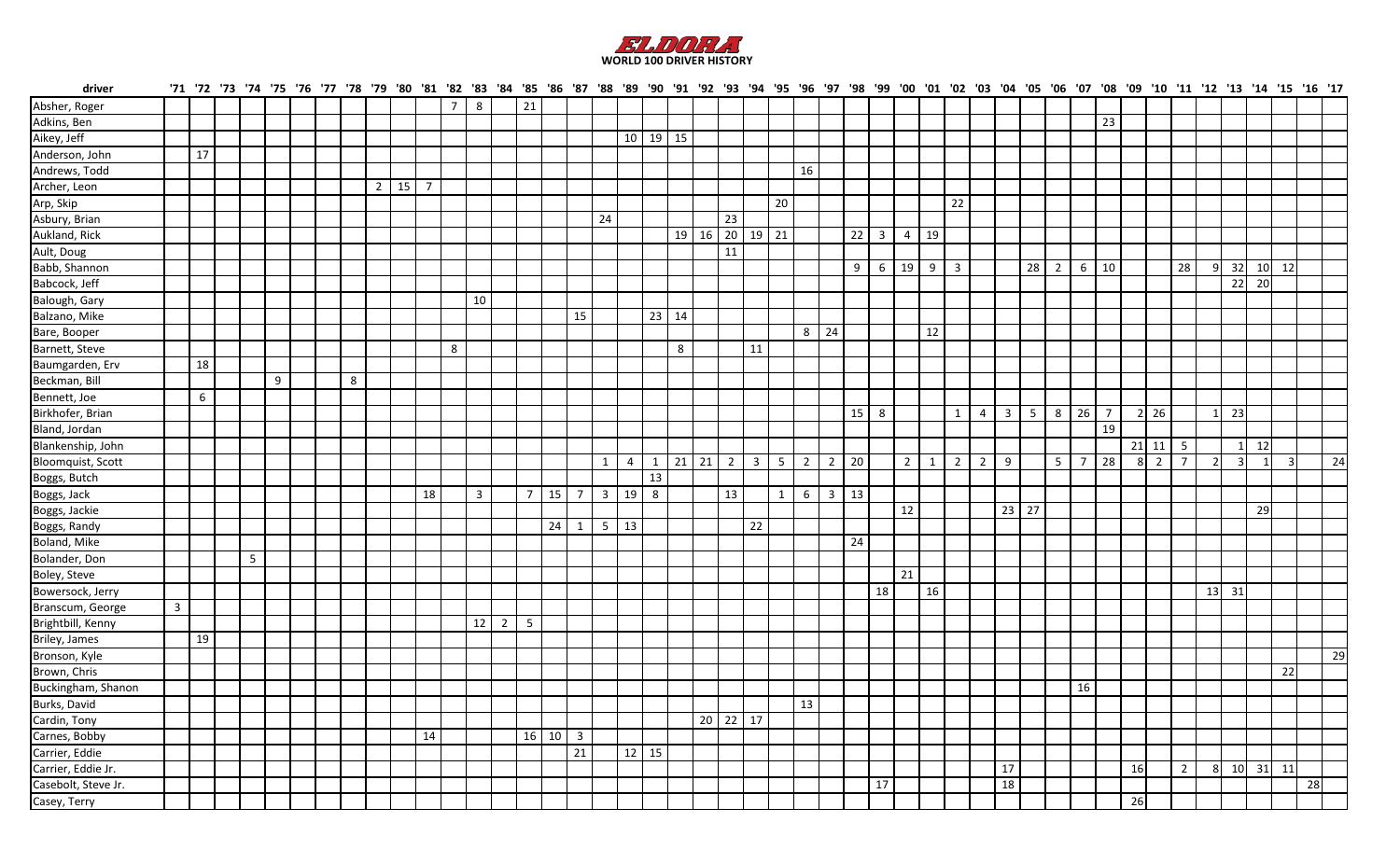

| driver                     |                 |              |    |                 |    |                      |                |                         |    |              |                |              |    |                |    |    |    |                 |    |             |    |              |    |                |    |    |                |                |              |              |       |                |            |                   |                |   |             |    |    |       |                 |                |                      |
|----------------------------|-----------------|--------------|----|-----------------|----|----------------------|----------------|-------------------------|----|--------------|----------------|--------------|----|----------------|----|----|----|-----------------|----|-------------|----|--------------|----|----------------|----|----|----------------|----------------|--------------|--------------|-------|----------------|------------|-------------------|----------------|---|-------------|----|----|-------|-----------------|----------------|----------------------|
| Chamberlain, Dean          |                 |              |    |                 |    |                      |                |                         |    |              |                |              |    |                |    |    |    |                 |    |             | 24 |              |    |                |    |    |                |                |              |              |       |                |            |                   |                |   |             |    |    |       |                 |                |                      |
| Chamberlain, Duane         |                 |              |    |                 |    |                      |                |                         |    |              |                |              |    |                |    |    |    |                 |    |             |    |              |    |                |    |    |                |                |              |              |       |                |            |                   |                |   |             |    |    | 16    |                 |                |                      |
| Chase, Dave                |                 |              | 8  |                 |    |                      |                |                         |    |              |                |              |    |                |    |    |    |                 |    |             |    |              |    |                |    |    |                |                |              |              |       |                |            |                   |                |   |             |    |    |       |                 |                |                      |
| Childers, Billy            |                 |              |    |                 |    | 19                   |                |                         |    |              |                |              |    |                |    |    |    |                 |    |             |    |              |    |                |    |    |                |                |              |              |       |                |            |                   |                |   |             |    |    |       |                 |                |                      |
| Chilton, Michael           |                 |              |    |                 |    |                      |                |                         |    |              |                |              |    |                |    |    |    |                 |    |             |    |              |    |                |    |    |                |                |              |              |       |                |            |                   |                |   |             |    | 10 |       |                 |                |                      |
| Chinn, Wayne               |                 |              |    |                 |    |                      |                |                         |    |              |                |              |    |                |    |    |    |                 |    |             |    |              |    |                |    |    |                |                |              |              |       |                |            |                   | $\overline{4}$ |   |             |    | 20 |       |                 |                |                      |
| Chupp, Randle              |                 |              |    |                 |    |                      |                |                         |    |              |                |              |    |                |    |    |    |                 |    |             |    |              |    | 12             |    |    |                |                |              |              | 19 15 |                |            |                   |                |   |             |    |    |       |                 |                |                      |
| Clanton, Billy             |                 |              |    |                 |    |                      |                | 24                      |    |              |                |              |    |                |    |    |    |                 |    |             |    |              |    |                |    |    |                |                |              |              |       |                |            |                   |                |   |             |    |    |       |                 |                |                      |
| Clanton, Shane             |                 |              |    |                 |    |                      |                |                         |    |              |                |              |    |                |    |    |    |                 |    |             |    |              |    |                |    |    |                |                |              |              |       |                | 11         | 11                |                | 1 | 8           |    |    | 30 27 | 26              | 8 <sup>1</sup> | 7 28                 |
| Claycomb, Kevin            |                 |              |    |                 |    |                      |                |                         |    |              |                |              |    |                |    |    | 11 |                 |    |             |    |              |    |                |    |    | 14             |                | $15 \mid 18$ |              |       |                |            |                   |                |   |             |    |    |       |                 |                |                      |
| Combs, Rodney              | 20              |              | 14 |                 |    | $13 \mid 12 \mid 23$ |                | 6                       |    |              | $6$ 23 19 10 7 |              |    | 15             | 9  | 16 |    |                 |    |             |    | $\mathbf{3}$ |    |                |    |    |                |                |              |              |       |                |            |                   |                |   |             |    |    |       |                 |                |                      |
| Conley, Delmas             |                 |              |    | 12              |    | 10                   |                |                         | 24 |              |                |              |    |                |    |    |    | $\overline{22}$ |    | $12 \mid 7$ |    |              |    | $\overline{7}$ |    |    |                |                |              | 17           |       |                |            | 21                |                |   |             |    |    |       |                 |                |                      |
| Conley, R.J.               |                 |              |    |                 |    |                      |                |                         |    |              |                |              |    |                |    |    |    |                 |    |             |    |              |    |                |    |    |                |                |              | $11 \mid 17$ |       | $\overline{7}$ |            | 14                |                |   |             | 13 |    |       | 21              | 16 21          |                      |
| Conley, Rod                |                 |              |    |                 |    |                      |                |                         |    |              |                |              |    |                |    |    |    |                 |    |             |    |              |    |                |    | 11 |                |                |              |              |       |                |            |                   |                |   |             |    |    |       |                 |                |                      |
| Cook, Ray                  |                 |              |    |                 |    |                      |                |                         |    |              |                |              |    |                |    |    |    |                 |    |             |    |              |    |                |    |    |                |                | 8            |              |       | 16             |            | 12 23 23 24 18    |                |   |             |    |    |       |                 |                |                      |
| Coyan, Paul                |                 |              |    | 19              |    |                      |                |                         |    |              |                |              |    |                |    |    |    |                 |    |             |    |              |    |                |    |    |                |                |              |              |       |                |            |                   |                |   |             |    |    |       |                 |                |                      |
| Creveston, Bobby           | $7\overline{ }$ |              |    |                 |    |                      |                |                         |    |              |                |              |    |                |    |    |    |                 |    |             |    |              |    |                |    |    |                |                |              |              |       |                |            |                   |                |   |             |    |    |       |                 |                |                      |
| Crockett, Paul             |                 |              |    |                 |    |                      |                |                         |    |              |                |              |    | 7 <sup>1</sup> | 22 |    |    |                 |    |             |    |              |    |                |    |    |                |                |              |              |       |                |            |                   |                |   |             |    |    |       |                 |                |                      |
| Crup, Dick                 |                 |              |    | $\overline{21}$ |    |                      |                |                         |    |              |                |              |    |                |    |    |    |                 |    |             |    |              |    |                |    |    |                |                |              |              |       |                |            |                   |                |   |             |    |    |       |                 |                |                      |
| Culp, Timothy              |                 |              |    |                 |    |                      |                |                         |    |              |                |              |    |                |    |    |    |                 |    |             |    |              |    |                |    |    |                |                |              |              |       |                |            |                   |                |   |             |    |    |       |                 |                | 29                   |
| Curry, Jim                 |                 |              |    |                 |    |                      |                |                         |    | $11 \mid 20$ |                | 24           |    |                |    |    |    | 12              |    | $18 \mid 5$ |    |              |    |                |    |    |                |                |              | 23           |       |                |            |                   |                |   |             |    |    |       |                 |                |                      |
| Dake, Darrell              |                 |              |    |                 | 14 |                      |                |                         |    |              |                |              |    |                |    |    |    |                 |    |             |    |              |    |                |    |    |                |                |              |              |       |                |            |                   |                |   |             |    |    |       |                 |                |                      |
| Davenport, Jonathan        |                 |              |    |                 |    |                      |                |                         |    |              |                |              |    |                |    |    |    |                 |    |             |    |              |    |                |    |    |                |                |              |              |       |                |            |                   |                |   |             |    |    | 8     | 14              |                | 18<br>$\overline{1}$ |
| Day, Tommy                 |                 |              |    | 6               |    |                      |                |                         |    |              |                |              |    |                |    |    |    |                 |    |             |    |              |    |                |    |    |                |                |              |              |       |                |            |                   |                |   |             |    |    |       |                 |                |                      |
| Dean, Danny                |                 | 9            |    |                 |    |                      | 21             | 9                       |    | 14           |                |              |    |                |    |    |    |                 |    |             |    |              |    |                |    |    |                |                |              |              |       |                |            |                   |                |   |             |    |    |       |                 |                |                      |
| DeBolt, Dick               |                 | $10 \mid 5$  |    |                 |    | 21                   |                |                         |    |              |                |              |    |                |    |    |    |                 |    |             |    |              |    |                |    |    |                |                |              |              |       |                |            |                   |                |   |             |    |    |       |                 |                |                      |
| DeFour, Snooks             |                 |              |    |                 |    |                      | $\overline{2}$ |                         | 9  |              |                |              |    |                |    |    |    |                 |    |             |    |              |    |                |    |    |                |                |              |              |       |                |            |                   |                |   |             |    |    |       |                 |                |                      |
| DeLong, Rick               |                 |              |    |                 |    |                      |                |                         |    |              |                |              |    |                |    |    |    |                 |    |             |    |              |    |                |    |    |                |                |              |              |       |                |            |                   |                |   | 19          |    |    |       |                 |                |                      |
| Dickey, Dan                |                 |              |    |                 |    | 22                   |                |                         |    |              |                |              |    |                |    |    |    |                 |    |             |    |              |    |                |    |    |                |                |              |              |       |                |            |                   |                |   |             |    |    |       |                 |                |                      |
| Dillon, Austin             |                 |              |    |                 |    |                      |                |                         |    |              |                |              |    |                |    |    |    |                 |    |             |    |              |    |                |    |    |                |                |              |              |       |                |            |                   |                |   | $13 \mid 9$ |    |    |       |                 |                |                      |
| Doering, John              |                 |              |    |                 |    |                      |                |                         | 12 |              |                |              |    |                |    |    |    |                 |    |             |    |              |    |                |    |    |                |                |              |              |       |                |            |                   |                |   |             |    |    |       |                 |                |                      |
| Dohm, Zack                 |                 |              |    |                 |    |                      |                |                         |    |              |                |              |    |                |    |    |    |                 |    |             |    |              |    |                |    |    |                |                |              |              |       |                |            |                   |                |   |             |    |    |       |                 |                | 15                   |
| Dolen, Roger               |                 |              |    |                 | 17 |                      |                |                         |    |              |                |              |    |                |    |    |    |                 |    |             |    |              |    |                |    |    |                |                |              |              |       |                |            |                   |                |   |             |    |    |       |                 |                |                      |
| Dolen, Ron                 |                 |              |    |                 |    | 14                   |                |                         | 15 |              |                |              |    |                |    |    |    |                 |    |             |    |              |    |                |    |    |                |                |              |              |       |                |            |                   |                |   |             |    |    |       |                 |                |                      |
| Drable, Red                |                 |              | 11 |                 |    |                      |                |                         |    |              |                |              |    |                |    |    |    |                 |    |             |    |              |    |                |    |    |                |                |              |              |       |                |            |                   |                |   |             |    |    |       |                 |                |                      |
| Drake, Billy               |                 |              |    |                 |    |                      |                |                         |    |              |                |              |    |                |    |    |    |                 |    |             |    |              |    |                |    |    |                |                |              |              |       |                | 12 8 20 12 |                   |                |   |             |    |    |       |                 |                |                      |
| Dunaway, Bryan             |                 |              |    |                 |    |                      |                |                         |    |              |                |              |    |                |    |    |    |                 |    |             |    |              |    | 8              | 24 |    |                |                |              |              |       |                |            |                   |                |   |             |    |    |       |                 |                |                      |
|                            |                 | 20           |    |                 |    |                      |                |                         |    |              |                |              |    |                |    |    |    |                 |    |             |    |              |    |                |    |    |                |                |              |              |       |                |            |                   |                |   |             |    |    |       |                 |                |                      |
| Dunlevy, Dick<br>Dunn, Jim |                 |              |    |                 | 21 |                      |                |                         |    |              |                |              |    |                |    |    |    |                 |    |             |    |              |    |                |    |    |                |                |              |              |       |                |            |                   |                |   |             |    |    |       |                 |                |                      |
| Duvall, Mike               |                 |              |    |                 |    |                      |                |                         |    |              | 2 <sup>1</sup> | $\mathbf{1}$ | 16 | 6              | 18 | 5  |    | 18              |    | 9           | 12 |              | 19 |                |    | 16 |                |                |              |              |       |                |            |                   |                |   |             |    |    |       |                 |                |                      |
| Eaker, Verlin              |                 | $\mathbf{1}$ |    | $13 \mid 3$     |    |                      | 12             | $\overline{\mathbf{3}}$ |    |              |                |              |    |                |    |    |    |                 |    |             |    |              |    |                |    |    |                |                |              |              |       |                |            |                   |                |   |             |    |    |       |                 |                |                      |
| Earl, Robert               |                 |              |    |                 |    |                      |                |                         |    |              |                |              |    |                |    |    |    |                 | 16 |             |    |              |    |                |    |    |                |                |              |              |       |                |            |                   |                |   |             |    |    |       |                 |                |                      |
| Eckert, Rick               |                 |              |    |                 |    |                      |                |                         |    |              |                |              |    |                |    |    |    |                 |    |             |    |              |    | 13             |    | 6  | $8\phantom{.}$ | $\overline{4}$ | 16           |              |       | 20             |            | $6$ 11 20 13 17 9 |                |   |             |    | 26 |       | $7 \frac{1}{2}$ |                |                      |
| Edwards, Ron               |                 |              | 13 | $\overline{7}$  |    |                      |                |                         |    |              |                |              |    |                |    |    |    |                 |    |             |    |              |    |                |    |    |                |                |              |              |       |                |            |                   |                |   |             |    |    |       |                 |                |                      |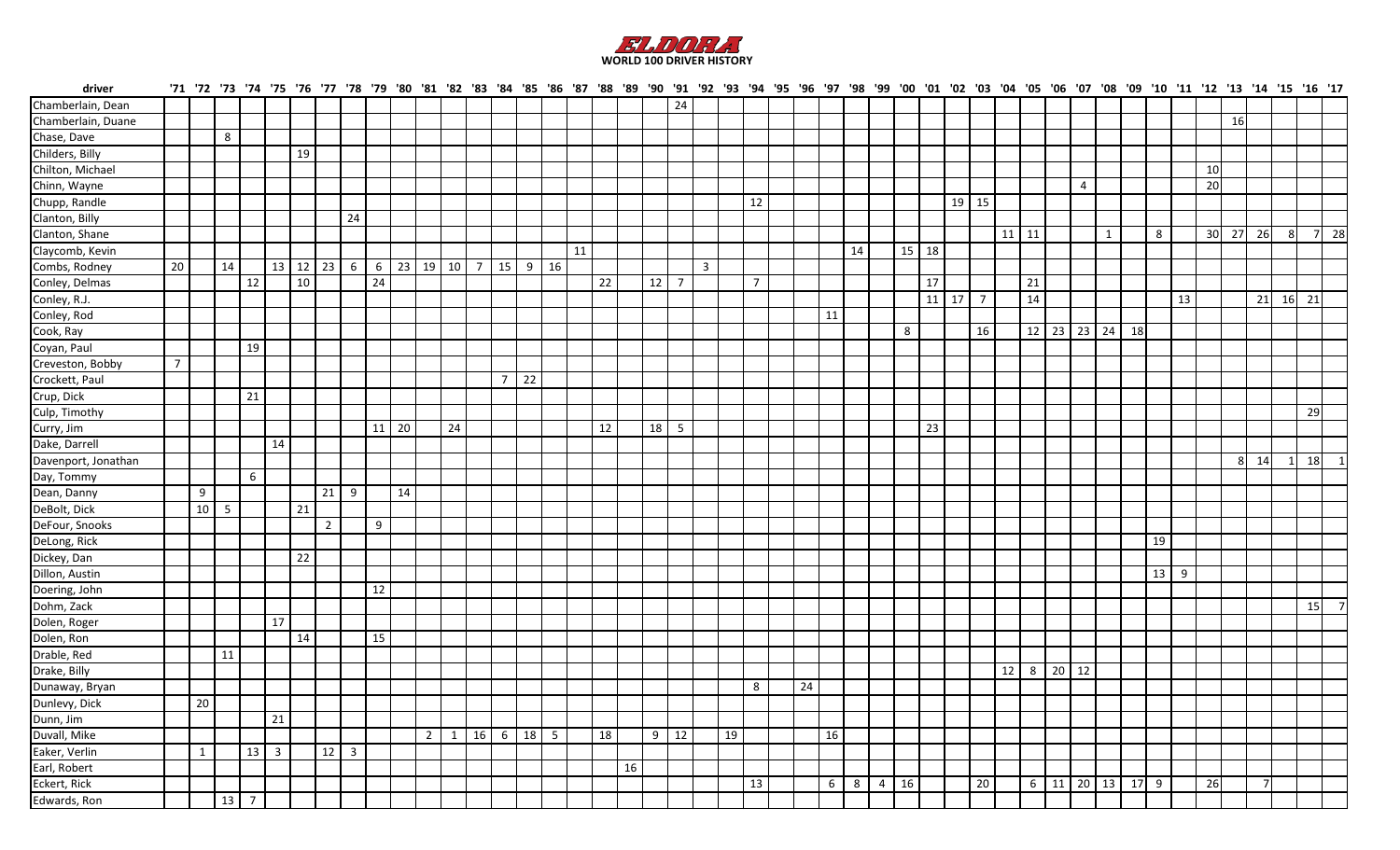

| driver               |                |                          |                |                       |                 |                |                |                 |    |                |    |    |              |                      |    |                      |                 |                |                   |                |    |                           |                |             |                |                      |                |                 |            |             |    | 17' 16' 15' 12' 11' 12' 10' 00' 07' 06' 07' 08' 08' 02' 02' 10' 00' 09' 09' 09' 09' 09' 09' 08' 89' 89' 88' 89' 89' 89' 89' 89' 78' 77' 78' 14' 12' 13' 14' 12' 13' 14' 12' 13' 14' 12' 13' 14' 12' 13' 14' 12' 13' 14' 12' 13 |    |             |    |    |          |                 |          |        |    |                 |       |                 |
|----------------------|----------------|--------------------------|----------------|-----------------------|-----------------|----------------|----------------|-----------------|----|----------------|----|----|--------------|----------------------|----|----------------------|-----------------|----------------|-------------------|----------------|----|---------------------------|----------------|-------------|----------------|----------------------|----------------|-----------------|------------|-------------|----|--------------------------------------------------------------------------------------------------------------------------------------------------------------------------------------------------------------------------------|----|-------------|----|----|----------|-----------------|----------|--------|----|-----------------|-------|-----------------|
| Eichler, Danny       |                |                          |                |                       | $\overline{4}$  |                |                | $\overline{22}$ |    |                |    |    |              |                      |    |                      | 16              |                |                   |                |    |                           |                |             |                |                      |                |                 |            |             |    |                                                                                                                                                                                                                                |    |             |    |    |          |                 |          |        |    |                 |       |                 |
| England, Micheal     |                |                          |                |                       |                 |                |                |                 |    |                |    |    |              |                      |    |                      |                 |                |                   |                |    |                           |                |             |                |                      |                |                 |            |             |    |                                                                                                                                                                                                                                |    | 14          |    |    |          |                 |          |        |    |                 |       |                 |
| English, Terry       |                |                          |                |                       |                 |                |                |                 |    |                |    |    |              |                      |    |                      |                 |                |                   | 11             |    |                           |                |             |                | 20                   |                | 10              |            | 12          |    | 17                                                                                                                                                                                                                             |    |             |    |    |          |                 |          |        |    |                 |       |                 |
| Erb, Dennis Jr.      |                |                          |                |                       |                 |                |                |                 |    |                |    |    |              |                      |    |                      |                 |                |                   |                |    |                           |                |             |                |                      |                |                 | 14         |             | 10 |                                                                                                                                                                                                                                |    | 13          |    |    | 10 18 14 |                 |          |        | 15 | 20 l            |       | 2 17            |
| Evans, Skip          |                |                          |                |                       |                 | 16             |                |                 |    |                |    |    |              |                      |    |                      |                 |                |                   |                |    |                           |                |             |                |                      |                |                 |            |             |    |                                                                                                                                                                                                                                |    |             |    |    |          |                 |          |        |    |                 |       |                 |
| Faith, Ronnie        |                |                          |                |                       |                 |                | $\overline{7}$ |                 |    |                |    |    |              |                      |    |                      |                 |                |                   |                |    |                           |                |             |                |                      |                |                 |            |             |    |                                                                                                                                                                                                                                |    |             |    |    |          |                 |          |        |    |                 |       |                 |
| Fedewa, Gary         |                |                          |                |                       |                 |                |                | 16              |    |                |    |    |              |                      |    |                      |                 |                |                   |                |    |                           |                |             |                |                      |                |                 |            |             |    |                                                                                                                                                                                                                                |    |             |    |    |          |                 |          |        |    |                 |       |                 |
| Feger, Jason         |                |                          |                |                       |                 |                |                |                 |    |                |    |    |              |                      |    |                      |                 |                |                   |                |    |                           |                |             |                |                      |                |                 |            |             |    |                                                                                                                                                                                                                                |    | 17 18       |    |    |          |                 |          | $5$ 21 | 4  | 18              |       | 27              |
| Felker, Denny        |                |                          |                |                       |                 |                |                |                 |    |                |    |    |              |                      |    |                      |                 |                |                   | 10             |    |                           |                |             |                |                      |                |                 |            |             |    |                                                                                                                                                                                                                                |    |             |    |    |          |                 |          |        |    |                 |       |                 |
| Ferguson, Chris      |                |                          |                |                       |                 |                |                |                 |    |                |    |    |              |                      |    |                      |                 |                |                   |                |    |                           |                |             |                |                      |                |                 |            |             |    |                                                                                                                                                                                                                                |    |             |    |    |          | 23              |          |        |    | 29              |       |                 |
| Fitzgerald, C.S. Jr. |                |                          |                |                       |                 |                |                |                 |    |                |    |    |              |                      |    |                      |                 |                |                   |                |    |                           | 17             |             |                |                      |                |                 |            |             |    |                                                                                                                                                                                                                                |    |             |    |    |          |                 |          |        |    |                 |       |                 |
| Fleming, Jim         |                | 7                        |                |                       |                 |                |                |                 |    |                |    |    |              |                      |    |                      |                 |                |                   |                |    |                           |                |             |                |                      |                |                 |            |             |    |                                                                                                                                                                                                                                |    |             |    |    |          |                 |          |        |    |                 |       |                 |
| Floyd, Jeff          |                |                          |                |                       |                 |                |                |                 |    |                |    |    |              |                      |    |                      |                 |                |                   |                |    |                           |                |             | 18             |                      |                |                 |            |             |    |                                                                                                                                                                                                                                |    |             |    |    |          |                 |          |        |    |                 |       |                 |
| Francis, Steve       |                |                          |                |                       |                 |                |                |                 |    |                |    |    |              |                      |    |                      |                 |                | 19 18 15 11 10 20 | $\overline{4}$ |    | 24                        |                | $21 \mid 9$ | $\overline{4}$ | $\mathbf{1}$         | 5 <sup>1</sup> | 5 <sub>1</sub>  | 13         |             |    |                                                                                                                                                                                                                                | 25 | $2 \mid 14$ |    | 24 |          |                 | $6 \mid$ |        |    | 5 <sup>1</sup>  | 13    |                 |
| Frank, Chub          |                |                          |                |                       |                 |                |                |                 |    |                |    |    |              |                      |    |                      |                 |                |                   |                |    |                           |                |             |                |                      |                | $\overline{24}$ |            | $22 \mid 1$ |    | 14<br>$\overline{\mathbf{3}}$                                                                                                                                                                                                  |    |             |    | 15 |          |                 |          |        |    | $\overline{24}$ |       |                 |
| Franklin, Rodney     |                |                          |                |                       |                 |                |                |                 |    |                |    |    |              |                      |    | $2 \mid 14$          |                 |                | $14 \mid 17$      |                |    |                           |                |             |                |                      |                |                 |            |             |    |                                                                                                                                                                                                                                |    |             |    |    |          |                 |          |        |    |                 |       |                 |
| Frye, Bill           |                |                          |                |                       |                 |                |                |                 |    |                |    |    |              |                      |    |                      |                 |                |                   |                |    | 18 23 9 3                 |                |             |                | 16                   | 6              |                 |            |             |    |                                                                                                                                                                                                                                |    |             |    |    |          |                 |          |        |    |                 |       |                 |
| Fuller, Tim          |                |                          |                |                       |                 |                |                |                 |    |                |    |    |              |                      |    |                      |                 |                |                   |                |    |                           |                |             |                |                      |                |                 |            |             |    |                                                                                                                                                                                                                                |    |             |    | 25 |          |                 |          |        |    |                 |       |                 |
| Gattis, Curtis       |                |                          |                |                       |                 |                |                |                 |    |                |    |    |              |                      |    |                      |                 |                |                   |                |    | 14                        |                |             |                |                      |                |                 |            |             |    |                                                                                                                                                                                                                                |    |             |    |    |          |                 |          |        |    |                 |       |                 |
| Genzman, Andy        |                |                          |                |                       |                 |                |                |                 |    |                |    |    |              |                      | 13 |                      |                 |                |                   |                |    |                           |                |             |                |                      |                |                 |            |             |    |                                                                                                                                                                                                                                |    |             |    |    |          |                 |          |        |    |                 |       |                 |
| Gibson, David        |                |                          |                |                       |                 |                |                |                 |    |                |    |    |              |                      |    |                      |                 |                |                   |                | 6  |                           | 19             |             |                |                      |                |                 |            |             |    |                                                                                                                                                                                                                                |    |             |    |    |          |                 |          |        |    |                 |       |                 |
| Gilbert, Floyd       |                |                          |                | $1 \quad 14 \quad 20$ |                 | $\overline{4}$ |                | $6 \mid 17$     |    |                |    |    |              |                      |    |                      |                 |                |                   |                |    |                           |                |             |                |                      |                |                 |            |             |    |                                                                                                                                                                                                                                |    |             |    |    |          |                 |          |        |    |                 |       |                 |
| Gill, John           |                |                          |                |                       |                 |                |                |                 |    |                |    |    |              |                      |    | $11 20$              |                 | $15$ 22        |                   |                |    | $15 \mid 15 \mid 18 \mid$ | $\overline{3}$ |             |                | 10 10                |                |                 | $8 \mid 8$ |             |    |                                                                                                                                                                                                                                |    |             | 22 |    |          |                 |          |        |    |                 |       |                 |
| Godsey, Ray          |                |                          |                |                       |                 |                |                | 14              |    |                |    |    |              | $24 \mid 23 \mid 23$ |    |                      | $\overline{21}$ |                |                   |                |    |                           |                |             |                |                      |                |                 |            |             |    |                                                                                                                                                                                                                                |    |             |    |    |          |                 |          |        |    |                 |       |                 |
| Goff, Don            |                |                          | 18             |                       |                 |                |                |                 |    |                |    |    |              |                      |    |                      |                 |                |                   |                |    |                           |                |             |                |                      |                |                 |            |             |    |                                                                                                                                                                                                                                |    |             |    |    |          |                 |          |        |    |                 |       |                 |
| Gould, Bruce         | 1 <sup>1</sup> | $\overline{\mathbf{3}}$  | $\overline{4}$ |                       |                 |                |                |                 |    |                |    |    |              |                      |    |                      |                 |                |                   |                |    |                           |                |             |                |                      |                |                 |            |             |    |                                                                                                                                                                                                                                |    |             |    |    |          |                 |          |        |    |                 |       |                 |
| Green, Marshall      |                |                          |                |                       |                 |                |                |                 |    |                |    |    |              |                      |    |                      |                 |                |                   |                |    |                           |                |             |                | 15                   |                |                 |            |             |    |                                                                                                                                                                                                                                |    |             |    |    |          |                 |          |        |    |                 |       |                 |
| Green, Troy          |                |                          |                |                       |                 |                |                |                 |    |                |    |    |              |                      |    |                      |                 |                |                   | 6              |    |                           |                |             |                |                      |                |                 |            |             |    |                                                                                                                                                                                                                                |    |             |    |    |          |                 |          |        |    |                 |       |                 |
| Greenslate, Joe      | 5 <sup>5</sup> |                          |                |                       |                 |                |                |                 |    |                |    |    |              |                      |    |                      |                 |                |                   |                |    |                           |                |             |                |                      |                |                 |            |             |    |                                                                                                                                                                                                                                |    |             |    |    |          |                 |          |        |    |                 |       |                 |
| Gregory, Don         |                |                          |                | 20 <sup>1</sup>       | $6\phantom{.}6$ |                |                |                 |    |                |    |    |              |                      |    |                      |                 |                |                   |                |    |                           |                |             |                |                      |                |                 |            |             |    |                                                                                                                                                                                                                                |    |             |    |    |          |                 |          |        |    |                 |       |                 |
| Grossnickle, Robert  |                |                          | 6              |                       |                 |                |                |                 |    |                |    |    |              |                      |    |                      |                 |                |                   |                |    |                           |                |             |                |                      |                |                 |            |             |    |                                                                                                                                                                                                                                |    |             |    |    |          |                 |          |        |    |                 |       |                 |
| Gundaker, Kevin      |                |                          |                |                       |                 |                |                |                 |    | $\overline{2}$ |    |    |              |                      |    | 17                   |                 |                |                   |                |    |                           |                |             |                |                      |                |                 |            |             |    |                                                                                                                                                                                                                                |    |             |    |    |          |                 |          |        |    |                 |       |                 |
| Hahn, Bill           |                |                          |                |                       |                 |                |                |                 |    |                |    |    |              |                      |    |                      |                 |                |                   |                | 10 |                           |                |             |                |                      |                |                 |            |             |    |                                                                                                                                                                                                                                |    |             |    |    |          |                 |          |        |    |                 |       |                 |
| Hale, Chick          | 10 I           | $\overline{\phantom{0}}$ | $\overline{9}$ |                       | 11              |                | 20             |                 |    |                |    |    |              |                      |    |                      |                 |                |                   |                |    |                           |                |             |                |                      |                |                 |            |             |    |                                                                                                                                                                                                                                |    |             |    |    |          |                 |          |        |    |                 |       |                 |
| Hall, Richard        |                |                          |                |                       |                 |                |                |                 |    |                |    | 21 |              |                      |    |                      |                 |                |                   |                |    |                           |                |             |                |                      |                |                 |            |             |    |                                                                                                                                                                                                                                |    |             |    |    |          |                 |          |        |    |                 |       |                 |
| Hartman, Bart        |                |                          |                |                       |                 |                |                |                 |    |                |    |    |              |                      |    |                      |                 |                |                   |                |    |                           |                |             |                | $21 \mid 12 \mid 23$ |                |                 |            |             |    |                                                                                                                                                                                                                                |    |             |    | 1  | 24       |                 |          |        |    |                 |       |                 |
| Hawkins, Jacob       |                |                          |                |                       |                 |                |                |                 |    |                |    |    |              |                      |    |                      |                 |                |                   |                |    |                           |                |             |                |                      |                |                 |            |             |    |                                                                                                                                                                                                                                |    |             |    |    | 25       |                 |          |        |    |                 |       |                 |
| Head, Mike           |                |                          |                |                       |                 |                |                |                 |    |                |    |    |              |                      |    |                      |                 |                |                   |                |    |                           |                |             |                | 14                   |                |                 |            |             |    |                                                                                                                                                                                                                                |    |             |    |    |          |                 |          |        |    |                 |       |                 |
| Hearst, Tom          |                |                          |                |                       |                 |                |                |                 |    |                |    |    | $13 \mid 15$ |                      |    |                      |                 |                |                   |                |    |                           |                |             |                |                      |                |                 |            |             |    |                                                                                                                                                                                                                                |    |             |    |    |          |                 |          |        |    |                 |       |                 |
| Heckenast, Frank Jr  |                |                          |                |                       |                 |                |                |                 |    |                |    |    |              |                      |    |                      |                 |                |                   |                |    |                           |                |             |                |                      |                |                 |            |             |    |                                                                                                                                                                                                                                |    |             |    |    |          |                 |          | 19     |    | 15              | 16 15 |                 |
| Hekkema, Ron         |                |                          |                |                       |                 |                |                |                 |    |                |    | 16 |              |                      |    |                      |                 |                |                   |                |    |                           |                |             |                |                      |                |                 |            |             |    |                                                                                                                                                                                                                                |    |             |    |    |          |                 |          |        |    |                 |       |                 |
| Helfrich, Tommy      |                |                          |                |                       | $22 \mid 3$     |                | $\overline{3}$ |                 |    | $8 \mid 17$    | 21 |    |              | 24                   |    | $14 \mid 10 \mid 23$ |                 | $\overline{2}$ |                   |                |    |                           |                |             |                |                      |                |                 |            |             |    |                                                                                                                                                                                                                                |    |             |    |    |          |                 |          |        |    |                 |       |                 |
| Heminger, Wally      |                |                          |                |                       |                 |                |                |                 | 10 |                | 23 |    |              |                      |    |                      |                 |                |                   |                |    |                           |                |             |                |                      |                |                 |            |             |    |                                                                                                                                                                                                                                |    |             |    |    |          |                 |          |        |    |                 |       |                 |
| Henry, Jon           |                |                          |                |                       |                 |                |                |                 |    |                |    |    |              |                      |    |                      |                 |                |                   |                |    |                           |                |             |                |                      |                |                 |            |             |    |                                                                                                                                                                                                                                |    |             |    |    |          | $\overline{22}$ |          |        |    |                 |       | $\overline{20}$ |
|                      |                |                          |                |                       |                 |                |                |                 |    |                |    |    |              |                      |    |                      |                 |                |                   |                |    |                           |                |             |                |                      |                |                 |            |             |    |                                                                                                                                                                                                                                |    |             |    |    |          |                 |          |        |    |                 |       |                 |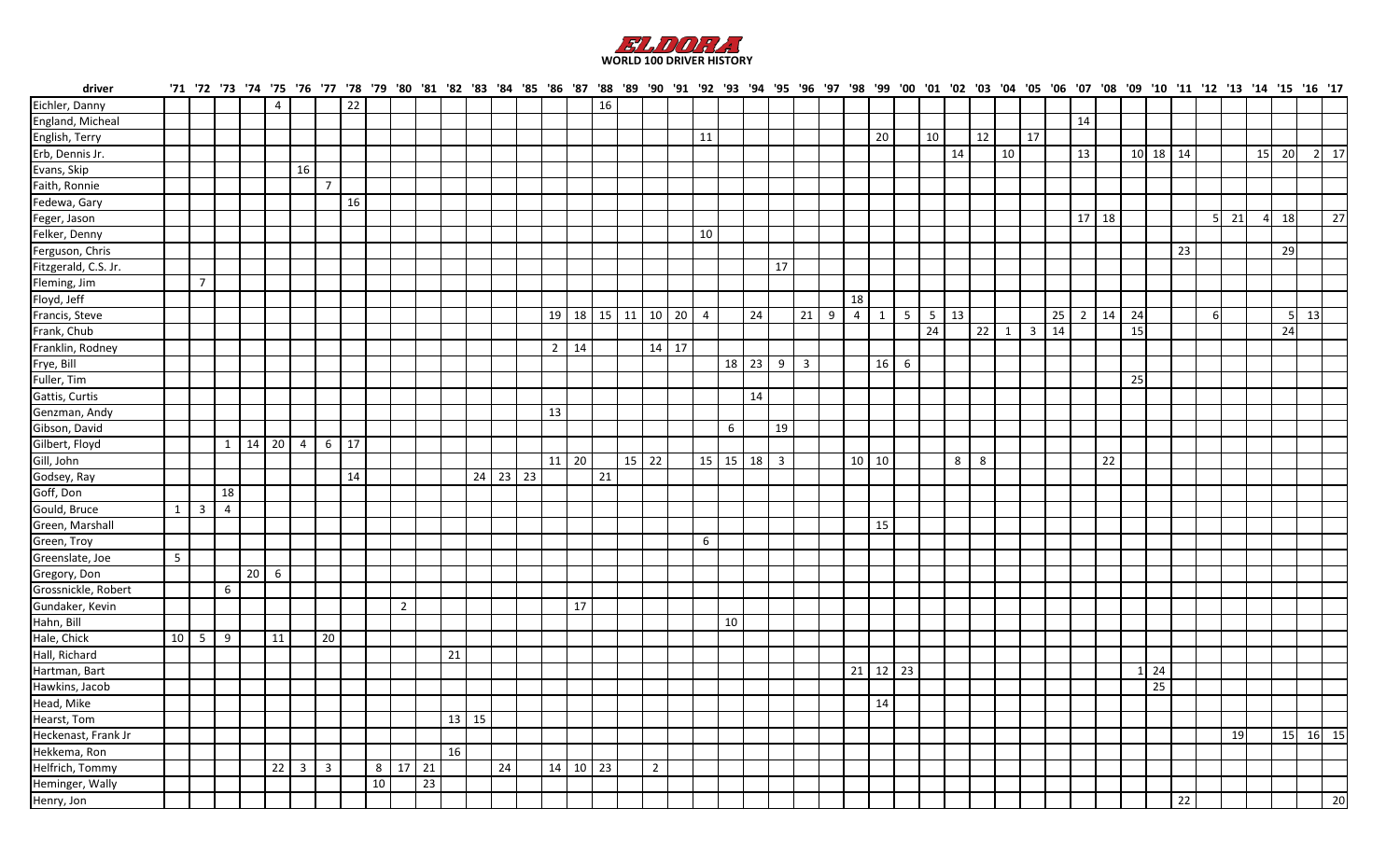

| Herbert, Daryl<br>22<br>Hewitt, Jack<br>13 19<br>23<br>8 20 12<br>Hill, Vic<br>$22 \mid 28$<br>17<br>5<br>$15 \mid 15 \mid 17$<br>$\overline{20}$<br>6<br>$13 \mid 5$<br>24<br>8<br>$\overline{4}$<br>22                                   |      |
|--------------------------------------------------------------------------------------------------------------------------------------------------------------------------------------------------------------------------------------------|------|
|                                                                                                                                                                                                                                            |      |
| Hill, Bob<br>Hitt, Tim<br>Hobbs, Don<br>Hoffman, Dave                                                                                                                                                                                      |      |
|                                                                                                                                                                                                                                            |      |
|                                                                                                                                                                                                                                            |      |
|                                                                                                                                                                                                                                            |      |
|                                                                                                                                                                                                                                            |      |
|                                                                                                                                                                                                                                            |      |
| Hoffman, Don<br>19<br>$\overline{7}$                                                                                                                                                                                                       |      |
| Hoffman, Nick<br>20                                                                                                                                                                                                                        |      |
| Horn, Fred<br>$\overline{4}$                                                                                                                                                                                                               |      |
| Hotovy, J.R.<br>$12$ 28                                                                                                                                                                                                                    |      |
| Hounshell, Ed<br>16                                                                                                                                                                                                                        |      |
| Hubbard, Austin<br>19                                                                                                                                                                                                                      |      |
| Hughes, Charles<br>1                                                                                                                                                                                                                       |      |
| Hughes, Jason<br>18                                                                                                                                                                                                                        |      |
| Hurtubise, Jim<br>15 19                                                                                                                                                                                                                    |      |
| Hutcherson, Ron<br>11                                                                                                                                                                                                                      |      |
| Inmon, Jerry<br>$2 \mid 17$<br>$6 \mid$<br>$\vert$ 18<br>$5\overline{)}$<br>$\overline{4}$                                                                                                                                                 |      |
| Irvan, Ernie<br>12                                                                                                                                                                                                                         |      |
| Izzo, Joe<br>12                                                                                                                                                                                                                            |      |
| Izzo, Tony Jr.<br>22                                                                                                                                                                                                                       |      |
| Jackson, Bill<br>12                                                                                                                                                                                                                        |      |
| James, Bubby<br>18<br>18<br>16                                                                                                                                                                                                             |      |
| James, Scott<br>23<br>20<br>20<br>11                                                                                                                                                                                                       | 21   |
| Jewell, Mike<br>23<br>12<br>10                                                                                                                                                                                                             |      |
| 22<br>18<br>2<br>23<br>Johnson, Davey<br>16<br>$\overline{\mathbf{3}}$                                                                                                                                                                     |      |
| 13<br>$10 \mid 20$<br>Johnson, Greg<br>18<br>$\overline{7}$                                                                                                                                                                                |      |
| Johnson, Jay<br>20<br>23                                                                                                                                                                                                                   |      |
| Johnson, Johnny<br>8<br>14<br>16                                                                                                                                                                                                           |      |
| Johnson, Ronnie<br>24<br>$6\overline{6}$<br>6<br>$4 \mid$<br>$9 \mid 5$<br>$\overline{4}$                                                                                                                                                  |      |
| Kelley, Curtis<br>21                                                                                                                                                                                                                       |      |
| Kenimer, Doug<br>$1 \mid 20$<br>5<br>$10 \mid 2$                                                                                                                                                                                           |      |
| Keppler, Steve<br>$\overline{9}$                                                                                                                                                                                                           |      |
| Kinzer, Brandon<br>11                                                                                                                                                                                                                      |      |
| Knowles, Wade<br>11<br>9                                                                                                                                                                                                                   |      |
| Korte, Randy<br>22<br>13<br>28 10 25                                                                                                                                                                                                       |      |
| Kosiski, Steve<br>17                                                                                                                                                                                                                       |      |
| 22 <br>$6 \mid 12$<br>$13   21$                                                                                                                                                                                                            |      |
| Kraft, Willie<br>Kramer, Joey<br>18                                                                                                                                                                                                        |      |
| Lamp, Frank<br>10                                                                                                                                                                                                                          |      |
| Landers, Jared<br>17<br>27<br>$\Delta$<br>9<br>4                                                                                                                                                                                           |      |
| $10 \mid 5$<br>Lanigan, Darrell<br>17<br>$14 \mid 19$<br>$6\overline{6}$<br>6<br>$13 \mid 3$<br>$27$ 14 7<br>19<br>22<br>10 <sup>1</sup><br>6<br>$\overline{2}$<br>11<br>$\sqrt{24}$<br>$\overline{4}$<br>16<br>$\Delta$<br>$\overline{2}$ | $-5$ |
| 14<br>Latham, Ralph                                                                                                                                                                                                                        |      |
| 10<br>$\overline{7}$<br>20<br>18<br>24<br>$\overline{7}$<br>Lawhorn, John                                                                                                                                                                  |      |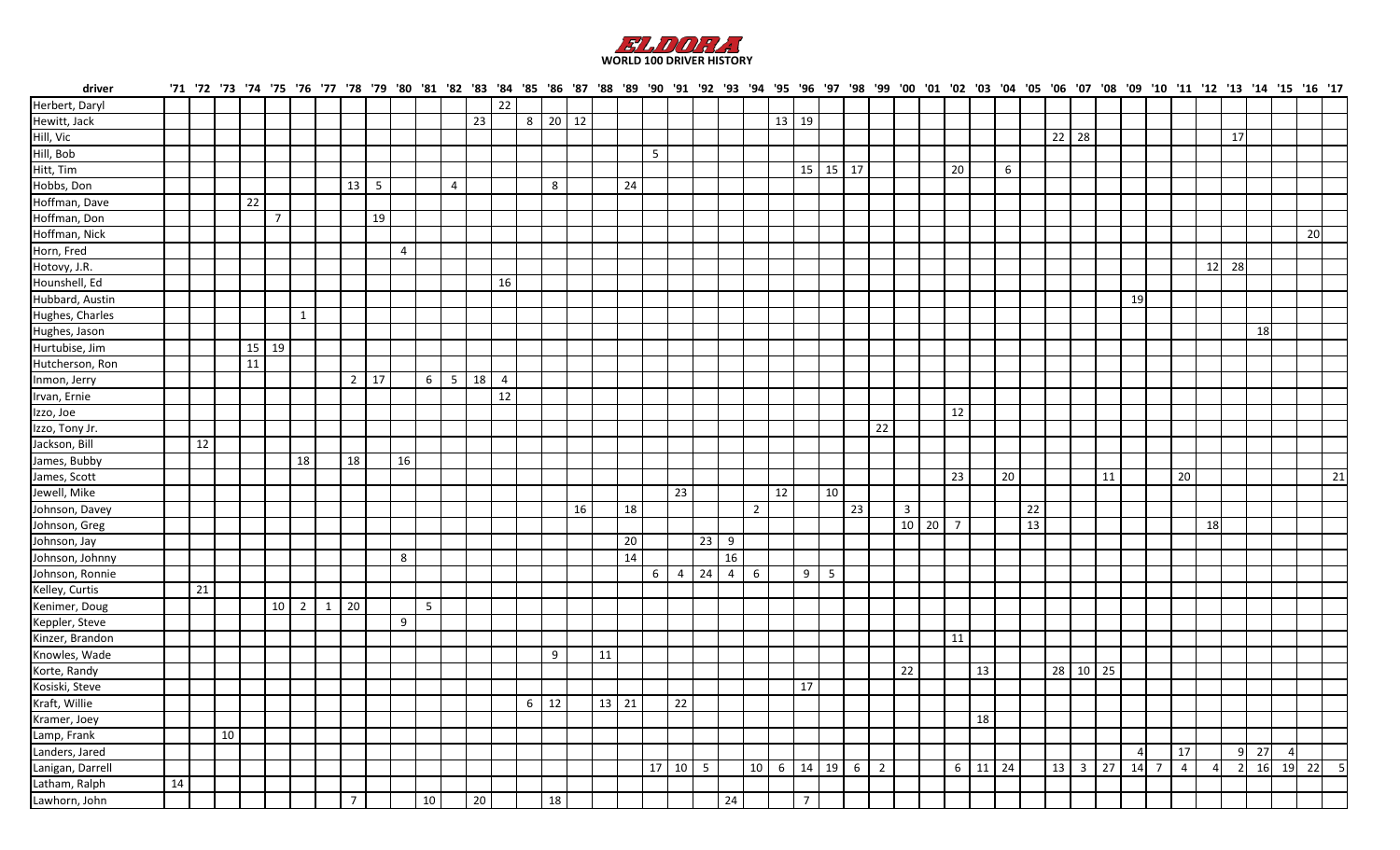

| driver            |    |    |                 |    |              |         |    |    |    |              |    |    |      |    |                   |                         |                            |   |    |                |                         |                |                              |             |                |    |                |                |                |                |                |                          |        |                      |                   |                |                |                |         |                                    |    |                |              |                 |     |                 |                |
|-------------------|----|----|-----------------|----|--------------|---------|----|----|----|--------------|----|----|------|----|-------------------|-------------------------|----------------------------|---|----|----------------|-------------------------|----------------|------------------------------|-------------|----------------|----|----------------|----------------|----------------|----------------|----------------|--------------------------|--------|----------------------|-------------------|----------------|----------------|----------------|---------|------------------------------------|----|----------------|--------------|-----------------|-----|-----------------|----------------|
| Lay, Jesse        |    |    |                 |    |              |         |    |    |    |              |    |    |      |    |                   |                         |                            |   |    |                |                         |                |                              |             |                |    |                |                |                | 20             |                |                          |        |                      |                   |                |                |                |         |                                    |    |                |              |                 |     |                 |                |
| LeFevers, Vern    |    |    |                 |    | 15           |         | 10 |    |    |              |    | 15 |      | 9  |                   |                         |                            |   |    |                |                         |                |                              |             |                |    |                |                |                |                |                |                          |        |                      |                   |                |                |                |         |                                    |    |                |              |                 |     |                 |                |
| Linville, Dustin  |    |    |                 |    |              |         |    |    |    |              |    |    |      |    |                   |                         |                            |   |    |                |                         |                |                              |             |                |    |                |                |                |                |                |                          |        |                      |                   |                |                |                |         |                                    |    |                |              | 30 <sup>l</sup> |     | 30              |                |
| Long, Roger       |    |    |                 |    |              |         |    | 15 |    | $10 \mid 17$ |    |    |      |    |                   |                         |                            |   |    |                |                         |                |                              |             |                |    |                |                |                |                |                |                          |        |                      |                   |                |                |                |         |                                    |    |                |              |                 |     |                 |                |
| Loomis, Ted       |    |    |                 |    |              |         |    |    |    |              |    |    |      |    |                   |                         |                            |   |    |                |                         |                |                              |             |                |    |                |                |                |                | 22             |                          |        |                      |                   |                |                |                |         |                                    |    |                |              |                 |     |                 |                |
| Madden, Chris     |    |    |                 |    |              |         |    |    |    |              |    |    |      |    |                   |                         |                            |   |    |                |                         |                |                              |             |                |    |                |                |                |                |                |                          |        |                      |                   | $16$   11      |                |                |         | $23 \mid 23 \mid 6$                |    |                | $14 \mid 13$ | 11              | 71  | 12              |                |
| Malcuit, Brad     |    |    |                 |    |              |         |    |    | 21 |              |    |    |      |    |                   |                         |                            |   |    |                |                         |                |                              |             |                |    |                |                |                |                |                |                          |        |                      |                   |                |                |                |         |                                    |    |                |              |                 |     |                 |                |
| Maloney, Chuck    |    |    |                 |    |              |         |    |    |    |              |    |    |      | 10 |                   |                         |                            |   |    |                |                         |                |                              |             |                |    |                |                |                |                |                |                          |        |                      |                   |                |                |                |         |                                    |    |                |              |                 |     |                 |                |
| Manville, Tim     |    |    |                 |    |              |         |    |    |    |              |    |    |      |    |                   |                         |                            |   |    |                |                         |                |                              |             |                |    |                |                |                |                |                |                          |        |                      |                   |                |                |                |         |                                    |    |                |              |                 | 25  |                 |                |
| Marhefka, Bob     |    |    | $\overline{22}$ |    |              |         |    |    |    |              |    |    |      |    |                   |                         |                            |   |    |                |                         |                |                              |             |                |    |                |                |                |                |                |                          |        |                      |                   |                |                |                |         |                                    |    |                |              |                 |     |                 |                |
| Marko, Dave       |    |    |                 |    |              |         |    |    |    |              |    | 6  |      | 13 |                   |                         |                            |   |    |                |                         |                |                              |             |                |    |                |                |                |                |                |                          |        |                      |                   |                |                |                |         |                                    |    |                |              |                 |     |                 |                |
| Marlar, Mike      |    |    |                 |    |              |         |    |    |    |              |    |    |      |    |                   |                         |                            |   |    |                |                         |                |                              |             |                |    |                |                |                |                |                |                          | 19     |                      | 9                 |                | 18             |                |         |                                    | 10 |                |              | 17              | 10  |                 |                |
| Marolf, Nick      |    |    |                 |    |              |         |    |    |    |              |    |    |      |    |                   |                         |                            |   |    |                |                         |                |                              |             |                |    |                |                |                |                |                |                          |        |                      |                   | 18             |                |                |         |                                    |    |                |              |                 |     |                 |                |
| Mars, Jimmy       |    |    |                 |    |              |         |    |    |    |              |    |    |      |    |                   |                         |                            |   |    |                |                         |                |                              |             |                |    | 18 11          |                |                |                | 21             |                          |        | 5 <sub>1</sub>       | 23                | 15             |                | 26 27          |         |                                    | 11 |                | $15$ 20      | 23              | -91 | 26 25           |                |
| Mason, John       |    |    |                 |    |              |         |    |    |    |              |    | 9  | 9    |    | $21 \mid 20 \mid$ | $4 \mid$                | $\overline{2}$             |   |    |                | 9 <sup>1</sup>          | $\overline{7}$ | $12 \mid 15 \mid 14 \mid 20$ |             |                |    | $\overline{4}$ |                |                |                |                |                          |        |                      |                   |                |                |                |         |                                    |    |                |              |                 |     |                 |                |
| McBride, J. J.    |    |    |                 | 4  |              |         |    |    |    |              |    |    |      |    |                   |                         |                            |   |    |                |                         |                |                              |             |                |    |                |                |                |                |                |                          |        |                      |                   |                |                |                |         |                                    |    |                |              |                 |     |                 |                |
| McCreadie, Tim    |    |    |                 |    |              |         |    |    |    |              |    |    |      |    |                   |                         |                            |   |    |                |                         |                |                              |             |                |    |                |                |                |                |                |                          |        |                      | 7 <sup>1</sup>    | 12             |                |                |         | $5$ 22 22 24                       |    |                |              | 28              |     | 14 12           |                |
| McCool, Bub       |    |    |                 |    |              |         |    |    |    |              |    |    |      |    |                   |                         |                            |   |    |                |                         |                |                              |             |                |    |                |                |                |                |                |                          |        |                      |                   |                |                |                |         | 15 29                              |    |                | $29$ 11      |                 |     |                 |                |
| McDowell, Dale    |    |    |                 |    |              |         |    |    |    |              |    |    |      |    |                   |                         |                            |   |    |                |                         |                |                              |             |                |    | 12             |                | 19             |                |                | $21 \mid 3 \mid 22 \mid$ |        |                      | 1                 | $\overline{7}$ |                | 8 <sup>1</sup> |         | $3 \overline{\smash{\big)}\ 3}$ 18 |    |                | $23 \mid 26$ | -2 I            | -61 | $\vert$ 3       | $\overline{4}$ |
| McLaren, Baldy    |    |    |                 | 10 |              |         |    |    |    |              |    |    |      |    |                   |                         |                            |   |    |                |                         |                |                              |             |                |    |                |                |                |                |                |                          |        |                      |                   |                |                |                |         |                                    |    |                |              |                 |     |                 |                |
| McWilliams, Audie |    |    |                 |    |              |         |    |    |    |              |    |    |      |    |                   |                         |                            |   |    |                | $\overline{\mathbf{3}}$ |                |                              |             |                | 22 |                |                |                |                |                |                          |        |                      |                   |                |                |                |         |                                    |    |                |              |                 |     |                 |                |
| McWilliams, Chuck | 11 |    | $\overline{7}$  |    |              | $24$ 17 |    |    |    | 19           |    |    | 13 8 |    |                   |                         |                            |   |    |                |                         |                |                              |             |                |    |                |                |                |                |                |                          |        |                      |                   |                |                |                |         |                                    |    |                |              |                 |     |                 |                |
| Meadows, Joe      |    |    |                 |    |              |         |    |    |    |              |    |    |      |    |                   |                         |                            |   |    | $\overline{4}$ |                         |                |                              |             |                |    |                |                |                |                |                |                          |        |                      |                   |                |                |                |         |                                    |    |                |              |                 |     |                 |                |
| Merryfield, Joe   |    |    |                 |    | $\mathbf{1}$ |         |    |    |    |              |    |    |      |    |                   |                         |                            |   |    |                |                         |                |                              |             |                |    |                |                |                |                |                |                          |        |                      |                   |                |                |                |         |                                    |    |                |              |                 |     |                 |                |
| Messenger, Terry  |    |    |                 |    |              |         |    |    |    | 24           |    | 22 |      |    |                   |                         |                            |   |    |                |                         |                |                              |             |                |    |                |                |                |                |                |                          |        |                      |                   |                |                |                |         |                                    |    |                |              |                 |     |                 |                |
| Miller, Darren    |    |    |                 |    |              |         |    |    |    |              |    |    |      |    |                   |                         |                            |   |    |                |                         |                |                              |             |                |    |                |                |                |                |                |                          | $17$ 7 |                      | $\overline{2}$    |                |                | 12             |         |                                    |    |                |              |                 |     |                 |                |
| Miller, Jerry     |    | 8  |                 |    |              |         |    |    |    |              |    |    |      |    |                   |                         |                            |   |    |                |                         |                |                              |             |                |    |                |                |                |                |                |                          |        |                      |                   |                |                |                |         |                                    |    |                |              |                 |     |                 |                |
| Miller, Matt      |    |    |                 |    |              |         |    |    |    |              |    |    |      |    |                   |                         |                            |   |    |                |                         |                |                              |             |                |    | 14             |                |                | $\overline{7}$ | 13             |                          | 6      |                      | 20                |                | $9 \mid 21$    | $\overline{4}$ |         | $9 \overline{\smash{\big)}\ 27}$   |    |                |              |                 |     | 27              |                |
| Miller, Roger     |    |    |                 |    |              |         |    |    |    | 6            |    |    |      |    |                   |                         |                            |   |    |                |                         |                |                              |             |                |    |                |                |                |                |                |                          |        |                      |                   |                |                |                |         |                                    |    |                |              |                 |     |                 |                |
| Moore, Larry      | 8  |    |                 | 18 |              |         |    | 12 | 1  | 22           | -1 | 17 | 21   |    | 1                 | $\overline{\mathbf{3}}$ |                            |   |    | $\overline{3}$ |                         | $\overline{2}$ |                              |             |                |    |                |                |                |                |                |                          |        |                      |                   |                |                |                |         |                                    |    |                |              |                 |     |                 |                |
| Moran, Devin      |    |    |                 |    |              |         |    |    |    |              |    |    |      |    |                   |                         |                            |   |    |                |                         |                |                              |             |                |    |                |                |                |                |                |                          |        |                      |                   |                |                |                |         |                                    |    |                |              |                 | 23  | 17 <sup>1</sup> | 16             |
| Moran, Donnie     |    |    |                 |    |              |         |    |    |    |              |    | 11 | 5    |    | $\overline{4}$    |                         | $6 \mid 13 \mid 10 \mid 1$ |   |    | 16             | 6 <sup>1</sup>          | $\mathbf{1}$   |                              | $21 \mid 4$ |                | 1  | $\mathbf{1}$   | $\overline{7}$ |                | 18             | $\overline{2}$ |                          |        |                      |                   | 19             | 9 <sup>1</sup> | 15             |         |                                    |    |                |              |                 |     |                 |                |
| Morris, Buddy     |    |    |                 |    |              |         |    |    |    |              |    |    |      |    |                   |                         |                            |   |    |                |                         | 9              |                              |             |                |    |                |                |                |                |                |                          |        |                      |                   |                |                |                |         |                                    |    |                |              |                 |     |                 |                |
| Morton, Bill      |    |    |                 |    |              |         | 11 |    |    |              |    |    |      |    |                   |                         |                            |   |    |                |                         |                |                              |             |                |    |                |                |                |                |                |                          |        |                      |                   |                |                |                |         |                                    |    |                |              |                 |     |                 |                |
| Moyer, Billy      |    |    |                 |    |              |         |    |    |    |              |    |    |      |    |                   |                         | 6 <sup>1</sup>             | 7 | 22 | 21             | 1                       | 19             | 1                            | $1 \mid$    | $\overline{2}$ | 5  | $\vert$ 13     | 1              | $\overline{7}$ | 1              | $\overline{3}$ |                          |        | $23 \mid 21 \mid 24$ |                   |                |                | 21             |         | 1                                  | 21 | 22             |              | 13              | 26  |                 | 8              |
| Moyer, Billy Jr   |    |    |                 |    |              |         |    |    |    |              |    |    |      |    |                   |                         |                            |   |    |                |                         |                |                              |             |                |    |                |                |                |                |                |                          |        |                      |                   |                |                |                |         |                                    |    | 19             |              |                 |     | $\Lambda$       |                |
| Mugavin, John     |    |    | 17              |    |              | 8       |    |    |    |              |    |    |      | 18 |                   |                         |                            |   |    |                |                         |                |                              |             |                |    |                |                |                |                |                |                          |        |                      |                   |                |                |                |         |                                    |    |                |              |                 |     |                 |                |
| Neat, Brad        |    |    |                 |    |              |         |    |    |    |              |    |    |      |    |                   |                         |                            |   |    |                |                         |                |                              |             |                |    |                |                |                |                |                |                          |        |                      | 16 21 24 17 12 14 |                |                |                |         |                                    |    | $\overline{3}$ |              |                 |     |                 |                |
| Neat, Dustin      |    |    |                 |    |              |         |    |    |    |              |    |    |      |    |                   |                         |                            |   |    |                |                         |                |                              |             |                |    |                |                |                |                |                |                          |        |                      |                   |                |                |                |         |                                    | 15 |                |              |                 |     |                 |                |
| Nece, Ray         |    | 13 |                 |    |              |         |    |    |    |              |    |    |      |    |                   |                         |                            |   |    |                |                         |                |                              |             |                |    |                |                |                |                |                |                          |        |                      |                   |                |                |                |         |                                    |    |                |              |                 |     |                 |                |
| Negangard, Shawn  |    |    |                 |    |              |         |    |    |    |              |    |    |      |    |                   |                         |                            |   |    |                |                         |                |                              |             |                |    |                |                |                |                |                |                          | 24     |                      |                   |                |                |                |         |                                    |    |                |              |                 |     |                 |                |
| Norman, Kike      |    | 11 |                 |    |              |         |    |    |    |              |    |    |      |    |                   |                         |                            |   |    |                |                         |                |                              |             |                |    |                |                |                |                |                |                          |        |                      |                   |                |                |                |         |                                    |    |                |              |                 |     |                 |                |
| Norris, Mike      |    |    |                 |    |              |         |    |    |    |              |    |    |      |    |                   |                         |                            |   |    |                |                         |                |                              |             |                |    |                |                |                |                |                |                          |        |                      |                   |                |                |                |         |                                    |    |                |              |                 |     | 24              |                |
| O'Neal, Don       |    |    |                 |    |              |         |    |    |    |              |    |    |      |    |                   |                         |                            |   |    |                |                         |                |                              |             |                |    |                |                | $5 \mid 23$    | 9              | $8 \mid 9$     |                          | 14 2   |                      |                   |                |                |                | $20$ 11 | $4 \mid 3$                         |    | 27             |              |                 | 30  | 9 30            |                |
|                   |    |    |                 |    |              |         |    |    |    |              |    |    |      |    |                   |                         |                            |   |    |                |                         |                |                              |             |                |    |                |                |                |                |                |                          |        |                      |                   |                |                |                |         |                                    |    |                |              |                 |     |                 |                |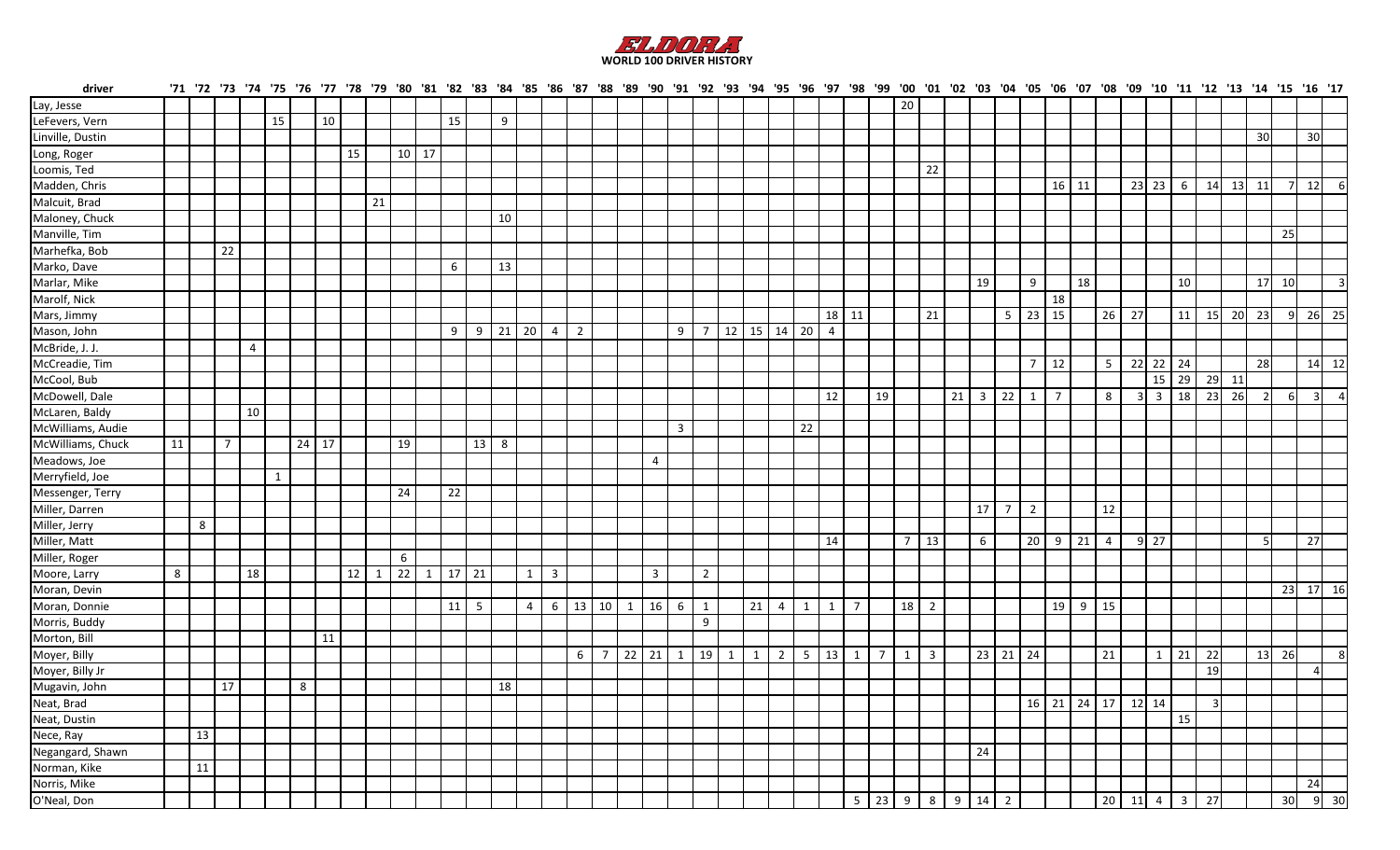

| driver             |                |                |             |              |                |                |                |         |              |                          |    |                |                |                         |                |              |                |                |      |    |    |    |                      |            |    |    |                |                |             |    |                |                |    |                |                           |    |    |                |                |                   |    |         |          |                         |                |              |                |
|--------------------|----------------|----------------|-------------|--------------|----------------|----------------|----------------|---------|--------------|--------------------------|----|----------------|----------------|-------------------------|----------------|--------------|----------------|----------------|------|----|----|----|----------------------|------------|----|----|----------------|----------------|-------------|----|----------------|----------------|----|----------------|---------------------------|----|----|----------------|----------------|-------------------|----|---------|----------|-------------------------|----------------|--------------|----------------|
| O'Neal, Hudson     |                |                |             |              |                |                |                |         |              |                          |    |                |                |                         |                |              |                |                |      |    |    |    |                      |            |    |    |                |                |             |    |                |                |    |                |                           |    |    |                |                |                   |    |         |          |                         |                |              | 18             |
| Osman, John        |                |                |             |              |                |                |                |         |              |                          |    |                |                |                         |                |              | 22             |                |      |    |    |    |                      |            |    |    |                |                |             |    |                |                |    |                |                           |    |    |                |                |                   |    |         |          |                         |                |              |                |
| Overton, Brandon   |                |                |             |              |                |                |                |         |              |                          |    |                |                |                         |                |              |                |                |      |    |    |    |                      |            |    |    |                |                |             |    |                |                |    |                |                           |    |    |                |                |                   |    |         |          | <b>19</b>               |                |              | 11             |
| Owens, Jimmy       |                |                |             |              |                |                |                |         |              |                          |    |                |                |                         |                |              |                |                |      |    |    |    |                      |            |    |    |                |                |             |    |                |                |    |                | $15 \mid 26 \mid 24 \mid$ |    | 1  | 2 <sup>1</sup> |                | $5 \mid 5 \mid 1$ |    |         | 24       | $\overline{\mathbf{3}}$ | 28             |              | 14             |
| Pace, Eddie        |                |                |             |              |                |                |                |         |              |                          |    |                |                |                         |                |              |                |                |      |    | 11 |    |                      |            |    |    |                |                |             |    |                |                |    |                |                           |    |    |                |                |                   |    |         |          |                         |                |              |                |
| Page, Michael      |                |                |             |              |                |                |                |         |              |                          |    |                |                |                         |                |              |                |                |      |    |    |    |                      |            |    |    |                |                |             |    |                |                |    |                |                           |    |    |                |                |                   |    |         |          |                         |                | 8            |                |
| Parker, Pete       |                |                |             |              |                |                |                |         |              | 13                       |    |                |                |                         |                |              |                |                |      |    |    |    | $5\overline{)}$      |            |    |    |                |                |             |    |                |                |    |                |                           |    |    |                |                |                   |    |         |          |                         |                |              |                |
| Patrick, Jim       |                |                | $21 \mid 9$ |              |                |                |                |         | $21 \mid 23$ |                          |    |                |                |                         |                |              |                |                |      |    |    |    |                      |            |    |    |                |                |             |    |                |                |    |                |                           |    |    |                |                |                   |    |         |          |                         |                |              |                |
| Patrick, Pat       | 9 <sup>1</sup> | $\overline{2}$ |             | 17           |                | 11             | 22             |         |              | $4 \mid 13 \mid 11 \mid$ | 8  | 18             | $\overline{2}$ | $5 \mid 12$             |                |              | 23             |                |      |    |    |    |                      |            |    |    |                |                |             |    |                |                |    |                |                           |    |    |                |                |                   |    |         |          |                         |                |              |                |
| Patterson, Kris    |                |                |             |              |                |                |                |         |              |                          |    |                |                |                         |                |              |                |                |      |    | 16 | 8  | $\overline{7}$       |            |    |    |                |                | 21          |    |                | 24             |    |                |                           |    |    |                |                |                   |    |         |          |                         |                |              |                |
| Paxton, Justin     |                |                |             |              |                |                |                |         |              |                          |    |                |                |                         |                |              |                |                |      |    |    |    |                      |            |    |    |                |                |             |    | 15             |                |    |                |                           |    |    |                |                |                   |    |         |          |                         |                |              |                |
| Pearson, Jr., Earl |                |                |             |              |                |                |                |         |              |                          |    |                |                |                         |                |              |                |                |      |    |    |    |                      |            |    |    |                |                |             |    |                |                | 9  | $\sqrt{8}$     |                           | 1  |    | 9              | $\overline{7}$ | 6                 | 26 |         |          |                         | 13             | $5 \quad 13$ |                |
| Petro, Gene        |                | $14 \mid 3$    |             |              |                | $\overline{7}$ |                |         |              |                          |    |                |                |                         |                |              |                |                |      |    |    |    |                      |            |    |    |                |                |             |    |                |                |    |                |                           |    |    |                |                |                   |    |         |          |                         |                |              |                |
| Petro, Russ        |                |                |             |              |                | 17             |                |         |              |                          | 12 |                | 6              |                         | 19             |              | $5 \mid 14$    |                |      |    |    |    |                      |            |    |    |                |                |             |    |                |                |    |                |                           |    |    |                |                |                   |    |         |          |                         |                |              |                |
| Phillips, Dick     |                |                |             |              |                |                |                |         |              |                          |    |                |                | 20                      |                |              |                |                |      |    |    |    |                      |            |    |    |                |                |             | 16 |                |                |    |                |                           |    |    |                |                |                   |    |         |          |                         |                |              |                |
| Phillips, Larry    |                |                |             |              |                |                |                |         |              | 21                       |    |                |                |                         |                |              |                |                |      |    |    |    |                      |            |    |    |                |                |             |    |                |                |    |                |                           |    |    |                |                |                   |    |         |          |                         |                |              |                |
| Phillips, Terry    |                |                |             |              |                |                |                |         |              |                          |    |                |                |                         |                |              |                |                |      |    |    |    |                      | $9 \mid 8$ |    |    | $\overline{7}$ |                |             | 14 | $\overline{4}$ |                | 10 |                |                           | 26 |    |                |                |                   |    |         | 6        | 9                       | 27             |              |                |
| Pierce, Bob        |                |                |             |              |                |                |                |         |              |                          |    |                |                | $\overline{\mathbf{3}}$ |                |              |                | 6              | 6    | 11 | 18 |    | $14 \mid 16 \mid 15$ |            |    |    | 20             | 12             | $5 \mid 24$ |    |                | $\overline{4}$ |    |                |                           |    |    |                |                |                   |    |         |          |                         |                |              |                |
| Pierce, Bobby      |                |                |             |              |                |                |                |         |              |                          |    |                |                |                         |                |              |                |                |      |    |    |    |                      |            |    |    |                |                |             |    |                |                |    |                |                           |    |    |                |                |                   |    |         | $\Delta$ | 25                      | $\overline{2}$ | 1 22         |                |
| Pohlman, Bob       |                |                |             |              |                |                |                |         |              |                          |    |                |                |                         |                |              |                |                |      |    |    |    |                      |            |    |    | 17             |                |             |    |                |                |    |                |                           |    |    |                |                |                   |    |         |          |                         |                |              |                |
| Poole, Carl        | 19             |                |             |              |                |                |                |         |              |                          |    |                |                |                         |                |              |                |                |      |    |    |    |                      |            |    |    |                |                |             |    |                |                |    |                |                           |    |    |                |                |                   |    |         |          |                         |                |              |                |
| Potts, Dick        |                |                |             |              |                |                |                |         | 20           |                          |    |                |                |                         | 17             |              |                |                |      |    |    |    |                      |            |    |    |                |                |             |    |                |                |    |                |                           |    |    |                |                |                   |    |         |          |                         |                |              |                |
| Provezano, John    |                |                |             |              |                |                |                |         |              |                          |    |                |                |                         |                |              |                |                |      |    |    | 13 |                      |            |    |    |                |                |             |    |                |                |    |                |                           |    |    |                |                |                   |    |         |          |                         |                |              |                |
| Purvis, Jeff       |                |                |             |              |                |                |                |         |              |                          |    | $\overline{2}$ | 1              | 1                       | $\overline{2}$ | $\mathbf{1}$ | 8 <sup>1</sup> | $\overline{2}$ | 23   |    |    |    |                      |            |    |    |                |                |             |    |                |                |    |                |                           |    |    |                |                |                   |    |         |          |                         |                |              |                |
| Rayburn, C. J.     |                |                |             |              |                |                |                |         |              |                          |    |                |                |                         | 11             |              |                | 8              | $-7$ |    |    |    |                      |            |    | 18 |                |                |             |    |                |                |    |                |                           |    |    |                |                |                   |    |         |          |                         |                |              |                |
| Reaume, Andrew     |                |                |             |              |                |                |                |         |              |                          |    |                |                |                         |                |              |                |                |      |    |    |    |                      |            |    |    |                |                |             |    |                |                |    |                |                           |    |    |                |                |                   |    | 16      |          |                         |                |              |                |
| Reddick, Tyler     |                |                |             |              |                |                |                |         |              |                          |    |                |                |                         |                |              |                |                |      |    |    |    |                      |            |    |    |                |                |             |    |                |                |    |                |                           |    |    |                |                |                   |    | $24$ 25 |          |                         |                |              |                |
| Regeth, Roger      |                |                |             |              | 8              | 23 18          |                |         | 18           |                          |    |                |                |                         |                |              |                |                |      |    |    |    |                      |            |    |    |                |                |             |    |                |                |    |                |                           |    |    |                |                |                   |    |         |          |                         |                |              |                |
| Rice, Jerry        |                |                |             |              |                |                |                |         |              |                          |    |                |                |                         |                |              |                |                |      |    |    |    | 8                    |            |    |    | 23             |                |             |    | 14             |                |    |                |                           |    |    |                |                |                   |    |         |          |                         |                |              |                |
| Richards, Josh     |                |                |             |              |                |                |                |         |              |                          |    |                |                |                         |                |              |                |                |      |    |    |    |                      |            |    |    |                |                |             |    |                |                |    |                | 25                        | 4  | 19 |                |                | 6 10 19           |    |         |          |                         |                | 11 26        |                |
| Rickman, Eddie     |                |                |             |              |                |                |                |         |              |                          |    |                |                |                         |                |              |                |                |      |    |    |    |                      |            |    |    |                | 16             |             |    |                |                |    |                |                           |    |    |                |                |                   |    |         |          |                         |                |              |                |
| Rients, Tom        |                |                |             |              |                |                |                |         |              |                          |    |                |                |                         | 14             |              | 24             |                | 8    |    |    |    |                      |            |    |    |                |                |             |    |                |                |    |                |                           |    |    |                |                |                   |    |         |          |                         |                |              |                |
| Roberts, Casey     |                |                |             |              |                |                |                |         |              |                          |    |                |                |                         |                |              |                |                |      |    |    |    |                      |            |    |    |                |                |             |    |                |                |    |                |                           |    |    |                |                | 12                |    |         |          |                         |                | 25           |                |
| Robinson, Kent     |                |                |             |              |                |                |                |         |              |                          |    |                |                |                         |                |              |                |                |      |    |    |    |                      |            |    |    |                |                |             |    |                |                |    |                |                           |    |    |                |                |                   | 30 |         | 29       | 6                       |                | 10 19        |                |
| Rogers, Buddy      |                |                |             |              |                | 13             |                |         |              |                          |    |                |                |                         |                |              |                |                |      |    |    |    |                      |            |    |    |                |                |             |    |                |                |    |                |                           |    |    |                |                |                   |    |         |          |                         |                |              |                |
| Ruhlman, Brian     |                |                |             |              |                |                |                |         |              |                          |    |                |                |                         |                |              |                |                |      |    |    |    |                      |            |    |    |                |                |             |    |                | 15             |    | 13             |                           |    |    |                |                |                   |    |         |          |                         |                |              |                |
| Russell, Steve     |                |                |             |              |                |                |                |         |              |                          |    |                |                |                         |                |              |                |                |      |    |    |    |                      |            | 10 |    |                |                |             |    |                |                |    |                |                           |    |    |                |                |                   |    |         |          |                         |                |              |                |
| Ruttman, Joe       | $\overline{2}$ |                |             |              |                |                |                |         |              |                          |    |                |                |                         |                |              |                |                |      |    |    |    |                      |            |    |    |                |                |             |    |                |                |    |                |                           |    |    |                |                |                   |    |         |          |                         |                |              |                |
| Sanger, Ed         |                |                | 16          | 1            | $\overline{2}$ | 5 <sup>5</sup> | $\overline{4}$ | $19$ 22 |              |                          |    |                |                |                         | 13             |              |                |                |      |    |    |    |                      |            |    |    |                |                |             |    |                |                |    |                |                           |    |    |                |                |                   |    |         |          |                         |                |              |                |
| Satterlee, Gregg   |                |                |             |              |                |                |                |         |              |                          |    |                |                |                         |                |              |                |                |      |    |    |    |                      |            |    |    |                |                |             |    |                |                |    |                |                           |    |    |                |                | $17$ 25           |    |         | 14       | 8                       |                |              | $\overline{2}$ |
| Sceva, Neal        |                |                |             | $\mathbf{3}$ | 16             |                |                |         |              |                          |    |                |                |                         |                |              |                |                |      |    |    |    |                      |            |    |    |                |                |             |    |                |                |    |                |                           |    |    |                |                |                   |    |         |          |                         |                |              |                |
| Schleiper, Dan     |                |                |             |              |                |                |                |         |              |                          |    |                |                |                         |                |              |                |                |      |    |    |    |                      |            |    |    |                | $\overline{3}$ |             | 11 | $6 \mid$       | 5              | 1  | $\overline{4}$ | 10                        |    | 22 |                | 28             |                   |    | 28      |          |                         |                |              |                |
| Schlitz, Dick      |                |                |             |              |                |                |                |         |              | $\overline{7}$           |    |                |                |                         |                |              |                |                |      |    |    |    |                      |            |    |    |                |                |             |    |                |                |    |                |                           |    |    |                |                |                   |    |         |          |                         |                |              |                |
| Scott, Aaron       |                |                |             |              |                |                |                |         |              |                          |    |                |                |                         |                |              |                |                |      |    |    |    |                      |            |    |    |                |                |             |    |                |                |    |                | 18 27                     |    |    |                |                |                   |    |         |          |                         |                |              |                |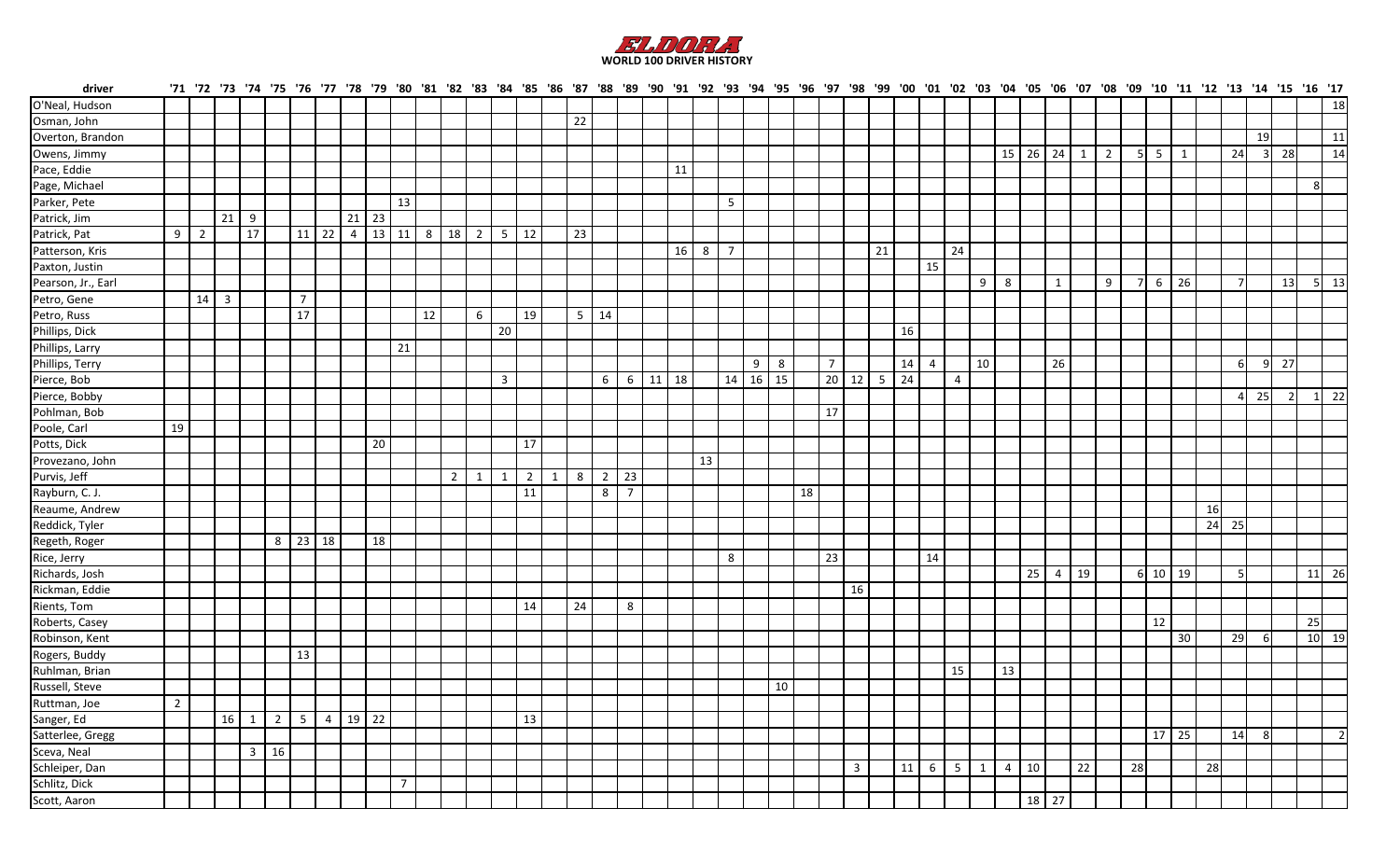

| 14<br>Seaborn, Don<br>$\overline{2}$<br>18 3<br>Senneker, Bob<br>$22 \mid 20$<br>Shaver, Steve<br>$15 \mid 10 \mid 27$<br>$\overline{27}$<br>5 <sup>5</sup><br>Shaw, Gary<br>23<br>Shaw, Mike<br>15<br>Shepherd, Rick<br>14<br>14<br>Sheppard, Brandon<br>10<br>16<br>$\overline{7}$<br>15<br>28<br>$11$ 18<br>17<br>6<br>20<br>$11 \mid 3$<br>$\overline{4}$<br>19<br>17<br>$\overline{7}$<br>17<br>14<br>12<br>-61<br>Simpson, Kenny<br>$5 \quad 20$<br>19<br>Smalley, Junior<br>Smith, Bo<br>24<br>8<br>12<br>Smith, Brady<br>$13 \mid 16$<br>15<br>Smith, Clint<br>19<br>$\overline{4}$<br>9<br>6<br>15<br>20<br>$\overline{4}$<br>Smith, Freddy<br>$9$ 20 4 17 3 22<br>$4$ 7 23 22<br>19<br>$4 \mid 9 \mid 2 \mid 24 \mid 2 \mid 22 \mid$<br>21<br>3 <sup>1</sup><br>14<br>20 <sup>°</sup><br>16<br>Spatola, Mike III<br>12<br>16<br>$3 \mid 15$<br>$10 \mid 16 \mid$<br>$14 \mid 22$<br>23<br>9<br>6<br>12<br>13<br>9<br>$\overline{\mathbf{3}}$<br>17<br>11<br>$\overline{4}$<br>19 17<br>$5 \mid 20$<br>22<br>$\sqrt{11}$<br>17<br>$15 \mid 21$<br>18<br>$\overline{\mathbf{3}}$<br>$\overline{4}$<br>1<br>$\overline{4}$<br>Tarter, Josh<br>18<br>Taylor, Dick<br>19<br>Taylor, Jeff<br>24<br>Taylor, Payton<br>17<br>Teegarden, Billy<br>$12 \mid 16$<br>$2^{\circ}$<br>$18 \mid 6$<br>9<br>17<br>$5\overline{)}$<br>19<br>24<br>8<br>19<br>Unzicker, Ryan<br>VanWormer, Jeep<br> 21 <br>25<br>16<br>$\overline{\mathbf{3}}$<br>$21 \mid 8$<br>30<br>21<br>23<br>$3 \mid$<br>$5\overline{)}$<br>Vaught, Will<br>20<br>Vineyard, H.E.<br>9<br>15<br>$\overline{7}$<br>10 <sup>1</sup><br>$\overline{7}$ | driver           |  |  |  |  |  |  |  |  |  |  |  |  |    |  |  |  |  |  |  |  |  |  |  |  |
|------------------------------------------------------------------------------------------------------------------------------------------------------------------------------------------------------------------------------------------------------------------------------------------------------------------------------------------------------------------------------------------------------------------------------------------------------------------------------------------------------------------------------------------------------------------------------------------------------------------------------------------------------------------------------------------------------------------------------------------------------------------------------------------------------------------------------------------------------------------------------------------------------------------------------------------------------------------------------------------------------------------------------------------------------------------------------------------------------------------------------------------------------------------------------------------------------------------------------------------------------------------------------------------------------------------------------------------------------------------------------------------------------------------------------------------------------------------------------------------------------------------------------------------------------------------------------------------------------------------|------------------|--|--|--|--|--|--|--|--|--|--|--|--|----|--|--|--|--|--|--|--|--|--|--|--|
|                                                                                                                                                                                                                                                                                                                                                                                                                                                                                                                                                                                                                                                                                                                                                                                                                                                                                                                                                                                                                                                                                                                                                                                                                                                                                                                                                                                                                                                                                                                                                                                                                  | Scott, Larry     |  |  |  |  |  |  |  |  |  |  |  |  |    |  |  |  |  |  |  |  |  |  |  |  |
|                                                                                                                                                                                                                                                                                                                                                                                                                                                                                                                                                                                                                                                                                                                                                                                                                                                                                                                                                                                                                                                                                                                                                                                                                                                                                                                                                                                                                                                                                                                                                                                                                  |                  |  |  |  |  |  |  |  |  |  |  |  |  |    |  |  |  |  |  |  |  |  |  |  |  |
|                                                                                                                                                                                                                                                                                                                                                                                                                                                                                                                                                                                                                                                                                                                                                                                                                                                                                                                                                                                                                                                                                                                                                                                                                                                                                                                                                                                                                                                                                                                                                                                                                  |                  |  |  |  |  |  |  |  |  |  |  |  |  |    |  |  |  |  |  |  |  |  |  |  |  |
|                                                                                                                                                                                                                                                                                                                                                                                                                                                                                                                                                                                                                                                                                                                                                                                                                                                                                                                                                                                                                                                                                                                                                                                                                                                                                                                                                                                                                                                                                                                                                                                                                  |                  |  |  |  |  |  |  |  |  |  |  |  |  |    |  |  |  |  |  |  |  |  |  |  |  |
|                                                                                                                                                                                                                                                                                                                                                                                                                                                                                                                                                                                                                                                                                                                                                                                                                                                                                                                                                                                                                                                                                                                                                                                                                                                                                                                                                                                                                                                                                                                                                                                                                  |                  |  |  |  |  |  |  |  |  |  |  |  |  |    |  |  |  |  |  |  |  |  |  |  |  |
|                                                                                                                                                                                                                                                                                                                                                                                                                                                                                                                                                                                                                                                                                                                                                                                                                                                                                                                                                                                                                                                                                                                                                                                                                                                                                                                                                                                                                                                                                                                                                                                                                  |                  |  |  |  |  |  |  |  |  |  |  |  |  |    |  |  |  |  |  |  |  |  |  |  |  |
|                                                                                                                                                                                                                                                                                                                                                                                                                                                                                                                                                                                                                                                                                                                                                                                                                                                                                                                                                                                                                                                                                                                                                                                                                                                                                                                                                                                                                                                                                                                                                                                                                  |                  |  |  |  |  |  |  |  |  |  |  |  |  |    |  |  |  |  |  |  |  |  |  |  |  |
|                                                                                                                                                                                                                                                                                                                                                                                                                                                                                                                                                                                                                                                                                                                                                                                                                                                                                                                                                                                                                                                                                                                                                                                                                                                                                                                                                                                                                                                                                                                                                                                                                  |                  |  |  |  |  |  |  |  |  |  |  |  |  |    |  |  |  |  |  |  |  |  |  |  |  |
|                                                                                                                                                                                                                                                                                                                                                                                                                                                                                                                                                                                                                                                                                                                                                                                                                                                                                                                                                                                                                                                                                                                                                                                                                                                                                                                                                                                                                                                                                                                                                                                                                  | Shirley, Brian   |  |  |  |  |  |  |  |  |  |  |  |  |    |  |  |  |  |  |  |  |  |  |  |  |
|                                                                                                                                                                                                                                                                                                                                                                                                                                                                                                                                                                                                                                                                                                                                                                                                                                                                                                                                                                                                                                                                                                                                                                                                                                                                                                                                                                                                                                                                                                                                                                                                                  | Simmons, Buck    |  |  |  |  |  |  |  |  |  |  |  |  |    |  |  |  |  |  |  |  |  |  |  |  |
|                                                                                                                                                                                                                                                                                                                                                                                                                                                                                                                                                                                                                                                                                                                                                                                                                                                                                                                                                                                                                                                                                                                                                                                                                                                                                                                                                                                                                                                                                                                                                                                                                  | Simpson, Chad    |  |  |  |  |  |  |  |  |  |  |  |  |    |  |  |  |  |  |  |  |  |  |  |  |
|                                                                                                                                                                                                                                                                                                                                                                                                                                                                                                                                                                                                                                                                                                                                                                                                                                                                                                                                                                                                                                                                                                                                                                                                                                                                                                                                                                                                                                                                                                                                                                                                                  | Simpson, Chris   |  |  |  |  |  |  |  |  |  |  |  |  |    |  |  |  |  |  |  |  |  |  |  |  |
|                                                                                                                                                                                                                                                                                                                                                                                                                                                                                                                                                                                                                                                                                                                                                                                                                                                                                                                                                                                                                                                                                                                                                                                                                                                                                                                                                                                                                                                                                                                                                                                                                  |                  |  |  |  |  |  |  |  |  |  |  |  |  |    |  |  |  |  |  |  |  |  |  |  |  |
|                                                                                                                                                                                                                                                                                                                                                                                                                                                                                                                                                                                                                                                                                                                                                                                                                                                                                                                                                                                                                                                                                                                                                                                                                                                                                                                                                                                                                                                                                                                                                                                                                  |                  |  |  |  |  |  |  |  |  |  |  |  |  |    |  |  |  |  |  |  |  |  |  |  |  |
|                                                                                                                                                                                                                                                                                                                                                                                                                                                                                                                                                                                                                                                                                                                                                                                                                                                                                                                                                                                                                                                                                                                                                                                                                                                                                                                                                                                                                                                                                                                                                                                                                  |                  |  |  |  |  |  |  |  |  |  |  |  |  |    |  |  |  |  |  |  |  |  |  |  |  |
|                                                                                                                                                                                                                                                                                                                                                                                                                                                                                                                                                                                                                                                                                                                                                                                                                                                                                                                                                                                                                                                                                                                                                                                                                                                                                                                                                                                                                                                                                                                                                                                                                  |                  |  |  |  |  |  |  |  |  |  |  |  |  |    |  |  |  |  |  |  |  |  |  |  |  |
|                                                                                                                                                                                                                                                                                                                                                                                                                                                                                                                                                                                                                                                                                                                                                                                                                                                                                                                                                                                                                                                                                                                                                                                                                                                                                                                                                                                                                                                                                                                                                                                                                  |                  |  |  |  |  |  |  |  |  |  |  |  |  |    |  |  |  |  |  |  |  |  |  |  |  |
|                                                                                                                                                                                                                                                                                                                                                                                                                                                                                                                                                                                                                                                                                                                                                                                                                                                                                                                                                                                                                                                                                                                                                                                                                                                                                                                                                                                                                                                                                                                                                                                                                  | Smith, Earl      |  |  |  |  |  |  |  |  |  |  |  |  |    |  |  |  |  |  |  |  |  |  |  |  |
|                                                                                                                                                                                                                                                                                                                                                                                                                                                                                                                                                                                                                                                                                                                                                                                                                                                                                                                                                                                                                                                                                                                                                                                                                                                                                                                                                                                                                                                                                                                                                                                                                  |                  |  |  |  |  |  |  |  |  |  |  |  |  |    |  |  |  |  |  |  |  |  |  |  |  |
|                                                                                                                                                                                                                                                                                                                                                                                                                                                                                                                                                                                                                                                                                                                                                                                                                                                                                                                                                                                                                                                                                                                                                                                                                                                                                                                                                                                                                                                                                                                                                                                                                  | Smith, Roscoe    |  |  |  |  |  |  |  |  |  |  |  |  |    |  |  |  |  |  |  |  |  |  |  |  |
|                                                                                                                                                                                                                                                                                                                                                                                                                                                                                                                                                                                                                                                                                                                                                                                                                                                                                                                                                                                                                                                                                                                                                                                                                                                                                                                                                                                                                                                                                                                                                                                                                  | Smith, Steve     |  |  |  |  |  |  |  |  |  |  |  |  |    |  |  |  |  |  |  |  |  |  |  |  |
|                                                                                                                                                                                                                                                                                                                                                                                                                                                                                                                                                                                                                                                                                                                                                                                                                                                                                                                                                                                                                                                                                                                                                                                                                                                                                                                                                                                                                                                                                                                                                                                                                  | Sommers, Art     |  |  |  |  |  |  |  |  |  |  |  |  |    |  |  |  |  |  |  |  |  |  |  |  |
|                                                                                                                                                                                                                                                                                                                                                                                                                                                                                                                                                                                                                                                                                                                                                                                                                                                                                                                                                                                                                                                                                                                                                                                                                                                                                                                                                                                                                                                                                                                                                                                                                  |                  |  |  |  |  |  |  |  |  |  |  |  |  |    |  |  |  |  |  |  |  |  |  |  |  |
|                                                                                                                                                                                                                                                                                                                                                                                                                                                                                                                                                                                                                                                                                                                                                                                                                                                                                                                                                                                                                                                                                                                                                                                                                                                                                                                                                                                                                                                                                                                                                                                                                  | Speer, David     |  |  |  |  |  |  |  |  |  |  |  |  |    |  |  |  |  |  |  |  |  |  |  |  |
|                                                                                                                                                                                                                                                                                                                                                                                                                                                                                                                                                                                                                                                                                                                                                                                                                                                                                                                                                                                                                                                                                                                                                                                                                                                                                                                                                                                                                                                                                                                                                                                                                  | Standridge, Rick |  |  |  |  |  |  |  |  |  |  |  |  |    |  |  |  |  |  |  |  |  |  |  |  |
|                                                                                                                                                                                                                                                                                                                                                                                                                                                                                                                                                                                                                                                                                                                                                                                                                                                                                                                                                                                                                                                                                                                                                                                                                                                                                                                                                                                                                                                                                                                                                                                                                  | Steinhaus, Gibby |  |  |  |  |  |  |  |  |  |  |  |  |    |  |  |  |  |  |  |  |  |  |  |  |
|                                                                                                                                                                                                                                                                                                                                                                                                                                                                                                                                                                                                                                                                                                                                                                                                                                                                                                                                                                                                                                                                                                                                                                                                                                                                                                                                                                                                                                                                                                                                                                                                                  | Stricker, Joe    |  |  |  |  |  |  |  |  |  |  |  |  |    |  |  |  |  |  |  |  |  |  |  |  |
|                                                                                                                                                                                                                                                                                                                                                                                                                                                                                                                                                                                                                                                                                                                                                                                                                                                                                                                                                                                                                                                                                                                                                                                                                                                                                                                                                                                                                                                                                                                                                                                                                  | Strube, Jim      |  |  |  |  |  |  |  |  |  |  |  |  |    |  |  |  |  |  |  |  |  |  |  |  |
|                                                                                                                                                                                                                                                                                                                                                                                                                                                                                                                                                                                                                                                                                                                                                                                                                                                                                                                                                                                                                                                                                                                                                                                                                                                                                                                                                                                                                                                                                                                                                                                                                  | Stuhler, Gary    |  |  |  |  |  |  |  |  |  |  |  |  |    |  |  |  |  |  |  |  |  |  |  |  |
|                                                                                                                                                                                                                                                                                                                                                                                                                                                                                                                                                                                                                                                                                                                                                                                                                                                                                                                                                                                                                                                                                                                                                                                                                                                                                                                                                                                                                                                                                                                                                                                                                  | Swartz, Charlie  |  |  |  |  |  |  |  |  |  |  |  |  |    |  |  |  |  |  |  |  |  |  |  |  |
|                                                                                                                                                                                                                                                                                                                                                                                                                                                                                                                                                                                                                                                                                                                                                                                                                                                                                                                                                                                                                                                                                                                                                                                                                                                                                                                                                                                                                                                                                                                                                                                                                  |                  |  |  |  |  |  |  |  |  |  |  |  |  |    |  |  |  |  |  |  |  |  |  |  |  |
|                                                                                                                                                                                                                                                                                                                                                                                                                                                                                                                                                                                                                                                                                                                                                                                                                                                                                                                                                                                                                                                                                                                                                                                                                                                                                                                                                                                                                                                                                                                                                                                                                  |                  |  |  |  |  |  |  |  |  |  |  |  |  |    |  |  |  |  |  |  |  |  |  |  |  |
|                                                                                                                                                                                                                                                                                                                                                                                                                                                                                                                                                                                                                                                                                                                                                                                                                                                                                                                                                                                                                                                                                                                                                                                                                                                                                                                                                                                                                                                                                                                                                                                                                  |                  |  |  |  |  |  |  |  |  |  |  |  |  |    |  |  |  |  |  |  |  |  |  |  |  |
|                                                                                                                                                                                                                                                                                                                                                                                                                                                                                                                                                                                                                                                                                                                                                                                                                                                                                                                                                                                                                                                                                                                                                                                                                                                                                                                                                                                                                                                                                                                                                                                                                  |                  |  |  |  |  |  |  |  |  |  |  |  |  |    |  |  |  |  |  |  |  |  |  |  |  |
|                                                                                                                                                                                                                                                                                                                                                                                                                                                                                                                                                                                                                                                                                                                                                                                                                                                                                                                                                                                                                                                                                                                                                                                                                                                                                                                                                                                                                                                                                                                                                                                                                  |                  |  |  |  |  |  |  |  |  |  |  |  |  |    |  |  |  |  |  |  |  |  |  |  |  |
|                                                                                                                                                                                                                                                                                                                                                                                                                                                                                                                                                                                                                                                                                                                                                                                                                                                                                                                                                                                                                                                                                                                                                                                                                                                                                                                                                                                                                                                                                                                                                                                                                  | Terry, Dan       |  |  |  |  |  |  |  |  |  |  |  |  |    |  |  |  |  |  |  |  |  |  |  |  |
|                                                                                                                                                                                                                                                                                                                                                                                                                                                                                                                                                                                                                                                                                                                                                                                                                                                                                                                                                                                                                                                                                                                                                                                                                                                                                                                                                                                                                                                                                                                                                                                                                  | Thomas, Billy    |  |  |  |  |  |  |  |  |  |  |  |  |    |  |  |  |  |  |  |  |  |  |  |  |
|                                                                                                                                                                                                                                                                                                                                                                                                                                                                                                                                                                                                                                                                                                                                                                                                                                                                                                                                                                                                                                                                                                                                                                                                                                                                                                                                                                                                                                                                                                                                                                                                                  |                  |  |  |  |  |  |  |  |  |  |  |  |  |    |  |  |  |  |  |  |  |  |  |  |  |
|                                                                                                                                                                                                                                                                                                                                                                                                                                                                                                                                                                                                                                                                                                                                                                                                                                                                                                                                                                                                                                                                                                                                                                                                                                                                                                                                                                                                                                                                                                                                                                                                                  |                  |  |  |  |  |  |  |  |  |  |  |  |  |    |  |  |  |  |  |  |  |  |  |  |  |
|                                                                                                                                                                                                                                                                                                                                                                                                                                                                                                                                                                                                                                                                                                                                                                                                                                                                                                                                                                                                                                                                                                                                                                                                                                                                                                                                                                                                                                                                                                                                                                                                                  |                  |  |  |  |  |  |  |  |  |  |  |  |  |    |  |  |  |  |  |  |  |  |  |  |  |
|                                                                                                                                                                                                                                                                                                                                                                                                                                                                                                                                                                                                                                                                                                                                                                                                                                                                                                                                                                                                                                                                                                                                                                                                                                                                                                                                                                                                                                                                                                                                                                                                                  |                  |  |  |  |  |  |  |  |  |  |  |  |  |    |  |  |  |  |  |  |  |  |  |  |  |
|                                                                                                                                                                                                                                                                                                                                                                                                                                                                                                                                                                                                                                                                                                                                                                                                                                                                                                                                                                                                                                                                                                                                                                                                                                                                                                                                                                                                                                                                                                                                                                                                                  | Virden, Johnny   |  |  |  |  |  |  |  |  |  |  |  |  | 16 |  |  |  |  |  |  |  |  |  |  |  |
| 23<br>21<br>7 <sup>1</sup><br>18<br>21<br>11<br>8<br>24<br>19                                                                                                                                                                                                                                                                                                                                                                                                                                                                                                                                                                                                                                                                                                                                                                                                                                                                                                                                                                                                                                                                                                                                                                                                                                                                                                                                                                                                                                                                                                                                                    | Wallace, Wendell |  |  |  |  |  |  |  |  |  |  |  |  |    |  |  |  |  |  |  |  |  |  |  |  |
| $\overline{22}$<br>5 <sub>1</sub><br>$\mathbf{1}$                                                                                                                                                                                                                                                                                                                                                                                                                                                                                                                                                                                                                                                                                                                                                                                                                                                                                                                                                                                                                                                                                                                                                                                                                                                                                                                                                                                                                                                                                                                                                                | Walton, Ken      |  |  |  |  |  |  |  |  |  |  |  |  |    |  |  |  |  |  |  |  |  |  |  |  |